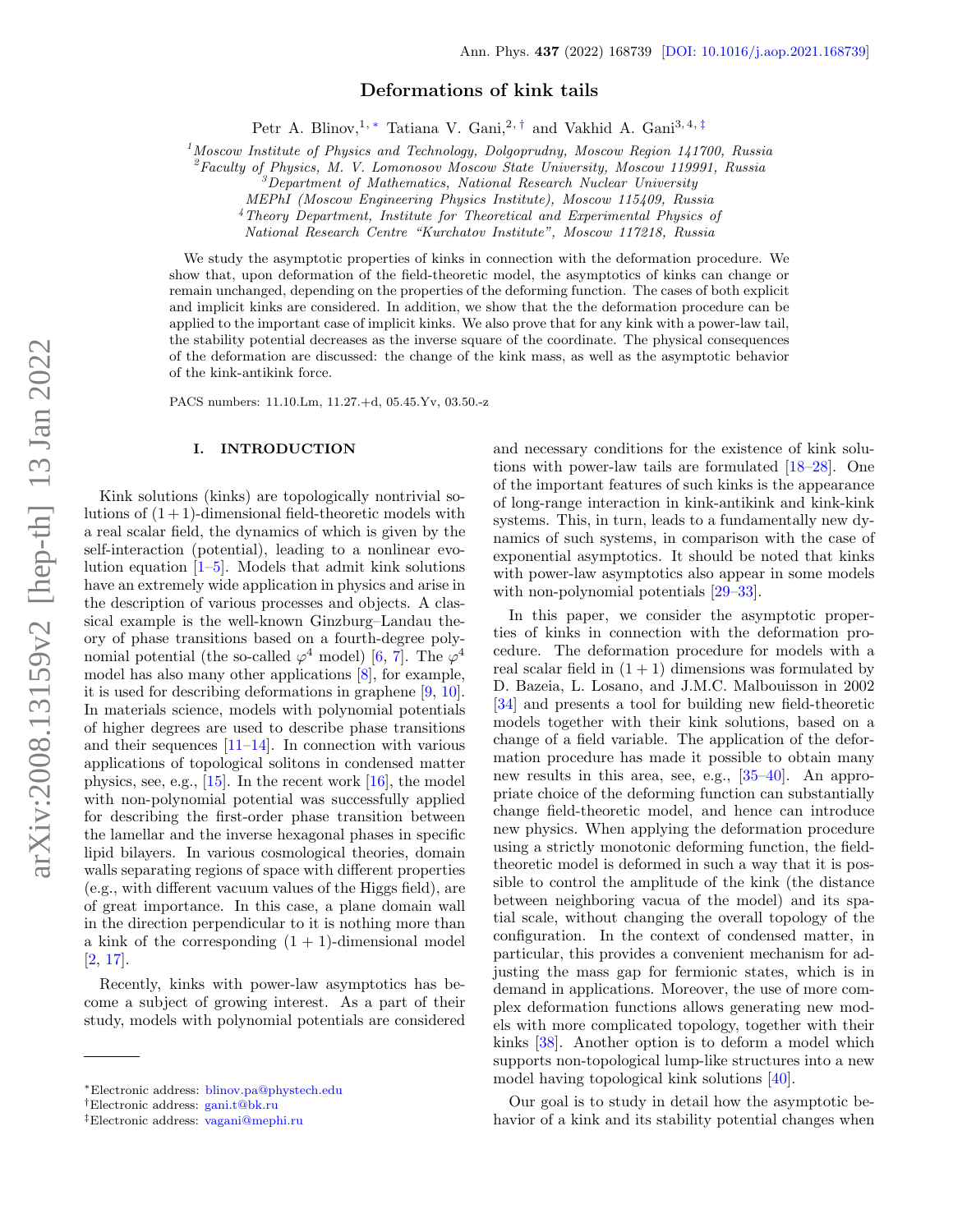the model is deformed. In particular, we find out how the asymptotics of kinks of the original and deformed models are related in the cases of exponential and powerlaw tails. We also prove that the asymptotic behavior of the stability potential is universal for all kinks having power-law tails. It should be noted that attention to the asymptotic behavior of kink solutions in connection with the calculations of interaction forces, etc., is a trend of recent years, see, e.g., [\[20,](#page-11-14) [22,](#page-12-7) [24–](#page-12-8)[27,](#page-12-9) [33,](#page-12-2) [41,](#page-12-10) [42\]](#page-12-11).

We also emphasize that the formalism we developed allows one to find the asymptotic behavior of the kink of a new (deformed) model even without finding the potential of the new model. Thus, we show how having in hand the potential of the original model and the deforming function, one can answer the question about the asymptotic behavior of the kink of the deformed model.

In Ref. [\[34\]](#page-12-3), the deformation procedure was formulated for models with kink solutions known explicitly, i.e. in the form of the dependence  $\varphi = \varphi_K(x)$ . At the same time, for many models the kink solutions can be obtained only in an implicit form,  $x = x_K(\varphi)$  [\[11,](#page-11-7) [19](#page-11-15)[–27,](#page-12-9) [43\]](#page-12-12). Notice that recently, efforts have been made to develop methods for obtaining kinks of higher-order polynomial models in an explicit form [\[42\]](#page-12-11); nevertheless, in many models, only implicit kinks are still available. Moreover, in some models it is even necessary to resort to numerical integration to obtain the kink solution [\[44\]](#page-12-13). For this reason, it is important to generalize the deformation procedure to the case of models with implicit kinks. In this paper, we show how the kink of the deformed model can be found if the kink of the original model is known implicitly, that expands the ability of the deformation procedure. We illustrate all our findings (properties and methods) by appropriate examples.

As examples, we use several models that have many applications in physics. In particular, the above-mentioned  $\varphi^4$  model, the  $\varphi^8$  model, the sine-Gordon model, etc. (some related references are given below when discussing examples). As for deforming functions, we apply the hyperbolic sine and inverse trigonometric sine, which also have already been discussed in the literature in the context of deformation procedure.

We begin in Section [II](#page-1-0) by providing some basic facts about kink solutions in  $(1 + 1)$ -dimensional models that are used below. In Section [III,](#page-2-0) we describe the deformation procedure as it was originally introduced, and then we show how it can be applied to models with implicit kinks. Section [IV](#page-2-1) is devoted to the study of how the exponential and power-law asymptotics of kinks are transformed when the model is deformed by a function with bounded derivative. The case of a deforming function with infinite derivative is discussed in Section [V.](#page-5-0) Section [VI](#page-5-1) presents some estimations and a discussion of the kink-antikink forces and their changes under deformation of the field model. Further, in Section [VII](#page-6-0) we prove general property of the asymptotic behavior of the stability potentials for kinks with power-law tails. In Section [VIII,](#page-6-1) we illustrate the found patterns with four

examples. Finally, in Section [IX,](#page-10-0) we summarize our findings and outline our vision of directions for future work.

## <span id="page-1-0"></span>II. KINK SOLUTIONS

Consider the Lagrangian density

<span id="page-1-1"></span>
$$
\mathcal{L} = \frac{1}{2} \left( \frac{\partial \varphi}{\partial t} \right)^2 - \frac{1}{2} \left( \frac{\partial \varphi}{\partial x} \right)^2 - V(\varphi), \tag{1}
$$

that defines a field-theoretic model with a real scalar field  $\varphi(x, t)$  in  $(1 + 1)$ -dimensional space-time. Here  $V(\varphi)$ is the potential of the model, which is assumed to be bounded from below and having two or more isolated degenerate minima. We assume  $V(\varphi) \geq 0$ , and  $V(\varphi) = 0$ in the minimum points which are also called vacua of the model. The Lagrangian [\(1\)](#page-1-1) leads to the equation of motion

<span id="page-1-2"></span>
$$
\frac{\partial^2 \varphi}{\partial t^2} - \frac{\partial^2 \varphi}{\partial x^2} + \frac{dV}{d\varphi} = 0.
$$
 (2)

In the static case  $\varphi = \varphi(x)$ , and Eq. [\(2\)](#page-1-2) takes the form  $d^2\varphi$  $\frac{d^2\varphi}{dx^2} = \frac{dV}{d\varphi}$ , which, in turn, can be reduced to the ordinary differential equation of the first order:

<span id="page-1-3"></span>
$$
\frac{d\varphi}{dx} = \pm \sqrt{2V}.\tag{3}
$$

We define kink  $\varphi_K(x)$  as a monotonic function of the coordinate which is a topologically non-trivial solution of Eq. [\(3\)](#page-1-3), satisfying the boundary conditions at spatial infinities

<span id="page-1-4"></span>
$$
\lim_{x \to -\infty} \varphi_{\mathcal{K}}(x) = \varphi_1 \quad \text{and} \quad \lim_{x \to +\infty} \varphi_{\mathcal{K}}(x) = \varphi_2,\qquad(4)
$$

where  $\varphi_1$  and  $\varphi_2$  are two neighboring vacua of the model. Obviously, the " $+$ " sign in the right-hand side of Eq.  $(3)$ leads to the monotonically increasing function  $\varphi_K(x)$ (called kink) with  $\varphi_1 < \varphi_2$  in Eq. [\(4\)](#page-1-4). The "−" sign leads to the so-called  $antikink$  — a monotonically decreasing function with  $\varphi_1 > \varphi_2$  in Eq. [\(4\)](#page-1-4). Recall that kink (antikink) is a configuration with the lowest possible energy under the given boundary conditions [\(4\)](#page-1-4). In other words, a kink (antikink) has the minimal energy among all possible configurations in a given topological sector, i.e. among all configurations that satisfy the boundary conditions [\(4\)](#page-1-4). The kink's mass, i.e., the energy of the static kink, is

<span id="page-1-5"></span>
$$
M_{\rm K} = \begin{cases} \int_{-\infty}^{+\infty} dx \left(\frac{d\varphi_{\rm K}}{dx}\right)^2 & \text{for explicit kink,} \\ \int_{\varphi_2}^{-\varphi_2} d\varphi \left(\frac{dx_{\rm K}}{d\varphi}\right)^{-1} & \text{for implicit kink.} \end{cases}
$$
(5)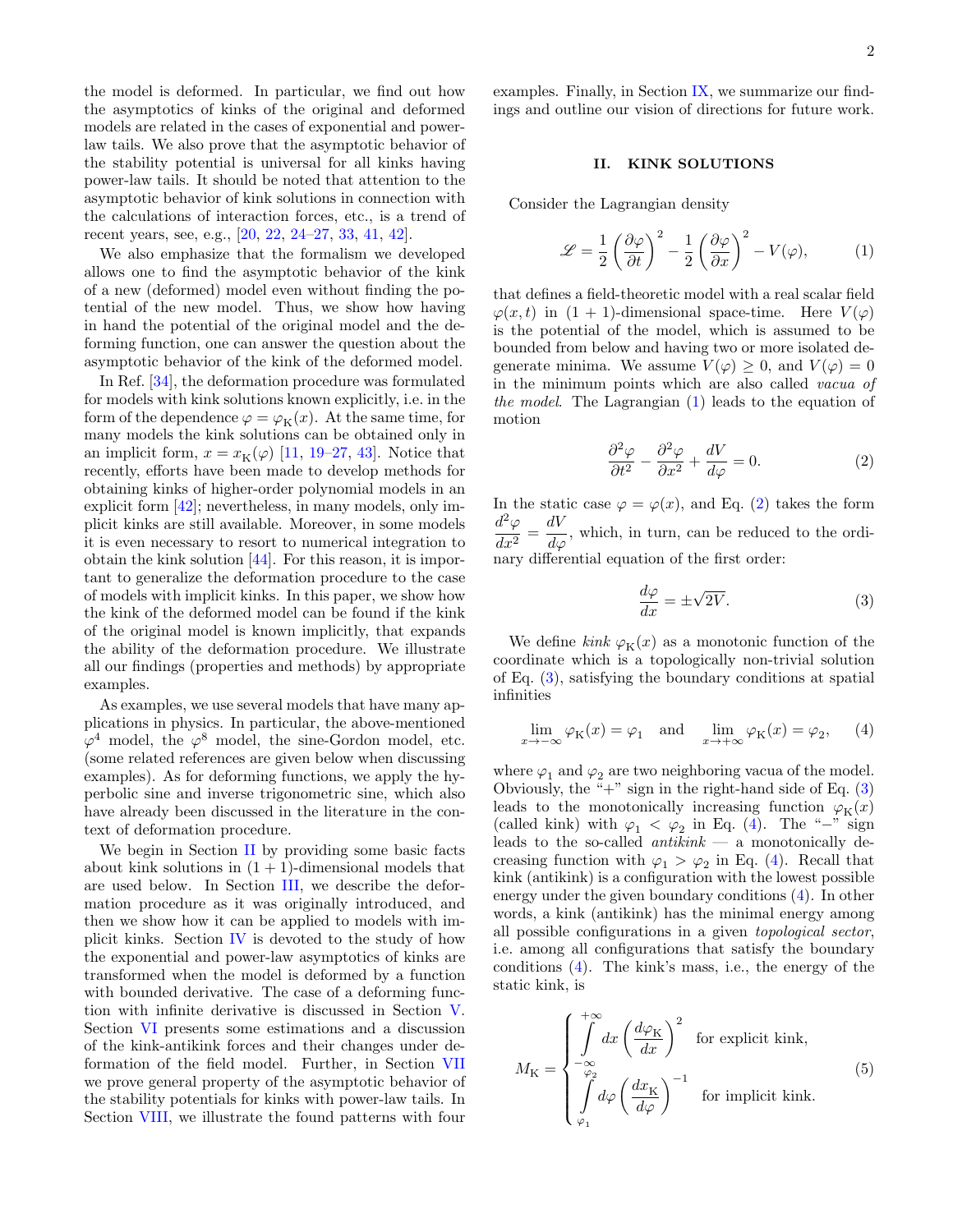To conclude this section, we make some additional remarks regarding the terms and symbols used below in this paper. In Eq. [\(4\)](#page-1-4), two adjacent minima of the potential (vacua of the model) are denoted by  $\varphi_1$  and  $\varphi_2$ . We continue using this notation in the next section describing the deformation procedure. Further, starting from Section [IV,](#page-2-1) we use only one vacuum of the two that the kink connects. We denote this vacuum by the subscript that coincides with the superscript of the corresponding potential:  $\varphi_0$  is the minimum of the potential  $V^{(0)}(\varphi)$ , and  $\varphi_1$  is the minimum of the potential  $V^{(1)}(\varphi)$ . In addition, kink solutions, i.e. functions  $\varphi_K(x)$  for explicit kinks and  $x_K(\varphi)$  for implicit kinks, are supplied by superscripts denoting which potential the kinks correspond to. For example  $\varphi_K^{(0)}(x)$  (or  $x_K^{(0)}(\varphi)$ ) is a kink of model with potential  $V^{(0)}(\varphi)$ ,  $\varphi_{\mathcal{K}}^{(1)}(x)$  (or  $x_{\mathcal{K}}^{(1)}(\varphi)$ ) is a kink of model with potential  $V^{(1)}(\varphi)$ , and so forth.

Finally, note that throughout this paper, without loss of generality, we consider only monotonically increasing kink solutions, i.e. kinks, not antikinks.

#### <span id="page-2-0"></span>III. DEFORMATION PROCEDURE

Let us briefly recall the essence of the deformation procedure [\[34\]](#page-12-3). Let there be a model with the potential  $V^{(0)}(\varphi)$  and known kink solution  $\varphi_{\mathcal{K}}^{(0)}(x)$  connecting the vacua  $\varphi_1$  and  $\varphi_2$  of this model. Let there also be a function  $f(\varphi)$  strictly monotonically increasing on the segment  $[f^{-1}(\varphi_1), f^{-1}(\varphi_2)]$ . Then we can introduce new model with potential

<span id="page-2-2"></span>
$$
V^{(1)}(\varphi) = \frac{V^{(0)}[f(\varphi)]}{[f'(\varphi)]^2}.
$$
\n(6)

In the new model, the kink connecting vacua  $f^{-1}(\varphi_1)$ and  $f^{-1}(\varphi_2)$  is immediately known:

<span id="page-2-3"></span>
$$
\varphi_{\mathcal{K}}^{(1)}(x) = f^{-1}[\varphi_{\mathcal{K}}^{(0)}(x)].
$$
\n(7)

The model with potential  $(6)$  is called f-deformed (or simply deformed). The mass of the deformed kink can be obtained from the first line of Eq.  $(5)$ :

<span id="page-2-5"></span>
$$
M_{\mathcal{K}}^{(1)} = \int_{-\infty}^{+\infty} \left(\frac{d\varphi_{\mathcal{K}}^{(0)}}{dx}\right)^2 \left(\frac{df^{-1}}{d\varphi}\right)^2 dx.
$$
 (8)

Of course, the same deforming function can be applied to the f-deformed model producing the model with potential  $V^{(2)}(\varphi)$  and kink  $\varphi_{\rm K}^{(2)}(x)$  obtained from  $V^{(1)}(\varphi)$ and  $\varphi_{\rm K}^{(1)}(x)$  using the same formulas as Eqs. [\(6\)](#page-2-2) and [\(7\)](#page-2-3). And so one can go on and on. Moreover, we can start from the model with the potential  $V^{(0)}(\varphi)$  and "move in the opposite direction", i.e. apply  $f^{-1}(\varphi)$  as the deforming function. Then we get  $f^{-1}$ -deformed model with potential  $V^{(-1)}(\varphi)$  and kink  $\varphi_{\rm K}^{(-1)}(x)$ , and so on. Thus, a

given field-theoretic model with potential  $V^{(0)}(\varphi)$  and its kink  $\varphi_K^{(0)}(x)$ , together with the deforming function  $f(\varphi)$ , generate a countable set of new models with known kinks, see scheme in Fig.  $1(a)$  $1(a)$ .

It so happened that in many models being used now, kink solutions can be obtained only in the implicit form,  $x = x<sub>K</sub>(\varphi)$ . The deformation procedure can be successfully applied in this case.

Assume that we start again with a model with potential  $V^{(0)}(\varphi)$  and (now implicit) kink  $x = x_{\text{K}}^{(0)}(\varphi)$ . It can be shown that if we apply the deforming function  $f(\varphi)$ and obtain the potential  $V^{(1)}(\varphi)$  by Eq. [\(6\)](#page-2-2), then the implicit kink of the new model can be immediately found as  $x = x_{\text{K}}^{(1)}(\varphi)$ , where

<span id="page-2-7"></span>
$$
x_{\mathcal{K}}^{(1)}(\varphi) = x_{\mathcal{K}}^{(0)}(f(\varphi)).
$$
\n(9)

The mass of the deformed kink can be obtained from the second line of Eq.  $(5)$ :

<span id="page-2-6"></span>
$$
M_{\mathcal{K}}^{(1)} = \int_{f^{-1}(\varphi_1)}^{f^{-1}(\varphi_2)} d\varphi \left(\frac{dx_{\mathcal{K}}^{(0)}(f)}{df}\right)^{-1} \left(\frac{df}{d\varphi}\right)^{-1}.
$$
 (10)

Surely, as in the case of explicit kinks, deformations with deforming functions f and  $f^{-1}$  can be applied many times, see scheme in Fig. [1\(](#page-3-0)b).

Figure [2](#page-3-1) shows several potentials and kinks of the sequence of models obtained from the model with the eighth degree polynomial potential

<span id="page-2-4"></span>
$$
V^{(0)}(\varphi) = \frac{1}{2} (1 - \varphi^2)^4
$$
 (11)

using the deforming function  $f(\varphi) = \sinh \varphi$ . Namely, the potential and kink of the model [\(11\)](#page-2-4) (black curves) and its successive deformations by the functions f and  $f^{-1}$ are shown. Note that kink of the model [\(11\)](#page-2-4) can be found in the implicit form:

$$
x = \underbrace{\frac{1}{2} \frac{\varphi}{1 - \varphi^2} + \frac{1}{4} \ln \frac{1 + \varphi}{1 - \varphi}}_{x_{\text{K}}^{(0)}(\varphi)}.
$$
 (12)

## <span id="page-2-1"></span>IV. KINK'S ASYMPTOTICS AND DEFORMATION PROCEDURE

In this section, we will show how the asymptotics of kink changes when the model is deformed. First, for simplicity of presentation, we apply deformation to the model with polynomial potential. Then, at the end of this section, we show that the obtained transformational properties of the kink asymptotics are generalized to the case of non-polynomial potentials.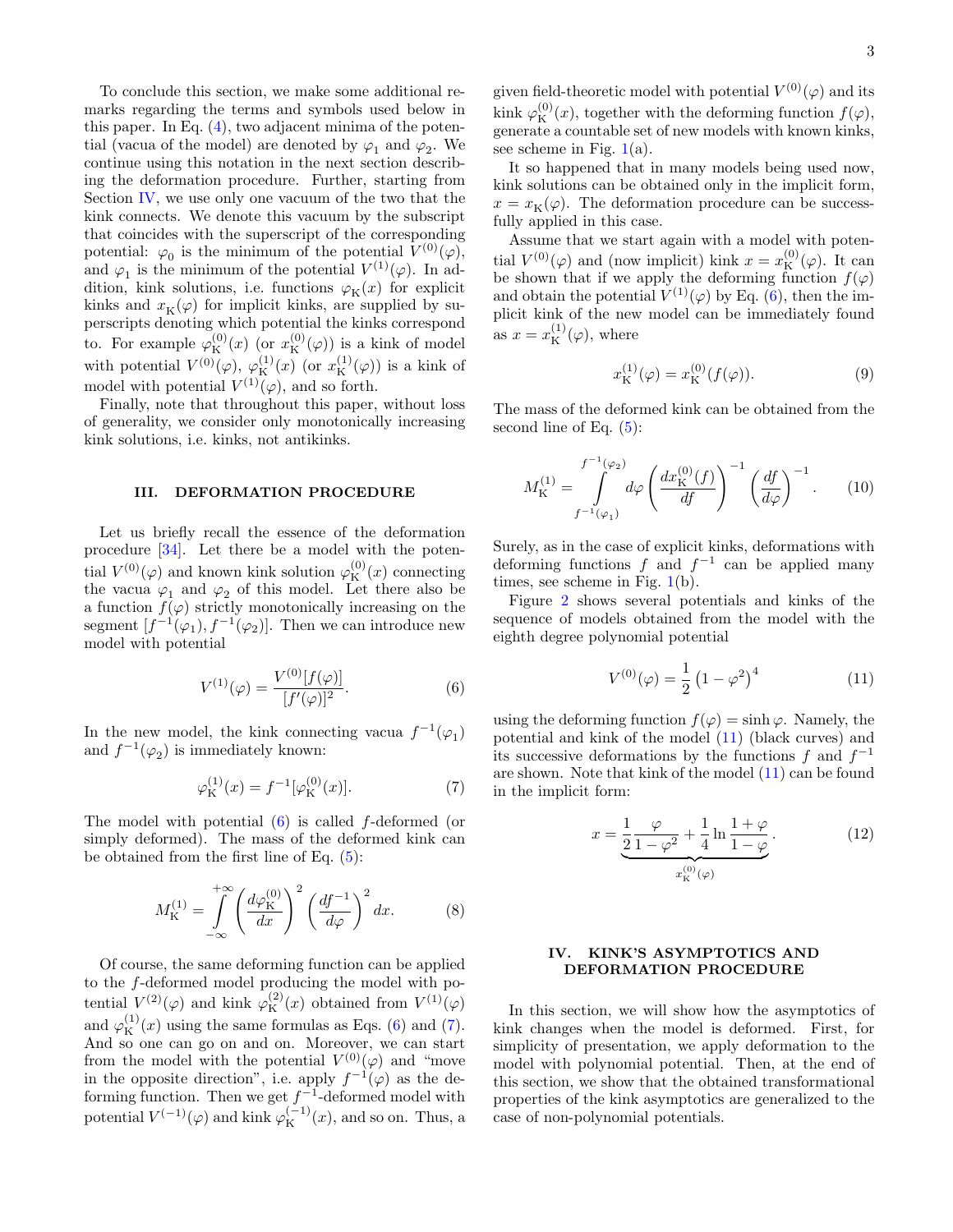$$
\cdots \xleftarrow{f^{-1}} V^{(-2)}(\varphi) \xleftarrow{f^{-1}} V^{(-1)}(\varphi) \xleftarrow{f^{-1}} \boxed{V^{(0)}(\varphi)} \xrightarrow{f} V^{(1)}(\varphi) \xrightarrow{f} V^{(2)}(\varphi) \xrightarrow{f} \cdots
$$

$$
\cdots \xleftarrow{f} \varphi_{\mathcal{K}}^{(-2)}(x) \xleftarrow{f} \varphi_{\mathcal{K}}^{(-1)}(x) \xleftarrow{f} \boxed{\varphi_{\mathcal{K}}^{(0)}(x)} \xrightarrow{f^{-1}} \varphi_{\mathcal{K}}^{(1)}(x) \xrightarrow{f^{-1}} \varphi_{\mathcal{K}}^{(2)}(x) \xrightarrow{f^{-1}} \cdots
$$

(a) the case of explicit kinks

$$
\cdots \xleftarrow{f^{-1}} V^{(-2)}(\varphi) \xleftarrow{f^{-1}} V^{(-1)}(\varphi) \xleftarrow{f^{-1}} V^{(0)}(\varphi) \xrightarrow{f} V^{(1)}(\varphi) \xrightarrow{f} V^{(2)}(\varphi) \xrightarrow{f} \cdots
$$

$$
\cdots \xleftarrow{f^{-1}} x_K^{(-2)}(\varphi) \xleftarrow{f^{-1}} x_K^{(-1)}(\varphi) \xleftarrow{f^{-1}} x_K^{(0)}(\varphi) \xrightarrow{f} x_K^{(1)}(\varphi) \xrightarrow{f} x_K^{(2)}(\varphi) \xrightarrow{f} \cdots
$$

(b) the case of implicit kinks

<span id="page-3-0"></span>FIG. 1: Set of models and their kink solutions, generated by the model  $V^{(0)}(\varphi)$  and the deforming function  $f(\varphi)$ .



<span id="page-3-1"></span>FIG. 2: Potentials and kinks of the model [\(11\)](#page-2-4) (black curves), its two successive sinh-deformations (blue and red curves), and its two successive arsinh-deformations (green and orange curves).

Suppose we have a model with a polynomial potential

that can be represented as

<span id="page-3-2"></span>
$$
V^{(0)}(\varphi) = \frac{1}{2} (\varphi_0 - \varphi)^{2k} v(\varphi),
$$
 (13)

where k is a positive integer, and  $v(\varphi)$  is some nonnegative polynomial of even degree with at least one more zero at  $\varphi < \varphi_0$  and satisfying the condition  $v(\varphi_0)$ 0. We will consider the kink  $\varphi_{\rm K}^{(0)}(x)$ , interpolating between two adjacent minima of the potential [\(13\)](#page-3-2) with  $\lim_{x \to +\infty} \varphi_{\mathcal{K}}^{(0)}(x) = \varphi_0$ . For large positive x the field  $\varphi$ tends to the vacuum value  $\varphi_0$ , and in Eq. [\(13\)](#page-3-2) we set  $v(\varphi) \approx v(\varphi_0)$ . Then the potential [\(13\)](#page-3-2) can be rewritten as

<span id="page-3-4"></span>
$$
V^{(0)}(\varphi) \approx \frac{1}{2} \left(\varphi_0 - \varphi\right)^{2k} v(\varphi_0). \tag{14}
$$

Now we apply the deforming function  $f(\varphi)$  to the po-tential [\(13\)](#page-3-2). We obtain the potential  $V^{(1)}(\varphi)$ , which in accordance with Eq. [\(6\)](#page-2-2), looks like

<span id="page-3-3"></span>
$$
V^{(1)}(\varphi) = \frac{\frac{1}{2} [\varphi_0 - f(\varphi)]^{2k} v(f(\varphi))}{[f'(\varphi)]^2}.
$$
 (15)

Kink  $\varphi_{\rm K}^{(1)}(x)$  of the deformed model satisfies the condition  $\lim_{x \to +\infty} \varphi_{\mathcal{K}}^{(1)}(x) = f^{-1}(\varphi_0) = \varphi_1$ . Our aim is to find the asymptotic behavior of  $\varphi_{\rm K}^{(1)}(x)$  at large positive x, using the potential  $V^{(0)}(\varphi)$  and deforming function  $f(\varphi)$  as initial data. For  $x \to +\infty$  we have  $\varphi \to \varphi_1$ , hence in Eq. [\(15\)](#page-3-3) we replace slowly varying  $v(f(\varphi))$  with  $v(f(\varphi_1)) = v(\varphi_0)$ , and  $[f'(\varphi)]^2$  with  $[f'(\varphi_1)]^2$ , while we expand the difference  $\varphi_0 - f(\varphi)$  in the vicinity of  $\varphi = \varphi_1$ to first order,  $\varphi_0 - f(\varphi) \approx f'(\varphi_1)(\varphi_1 - \varphi)$ . As a result,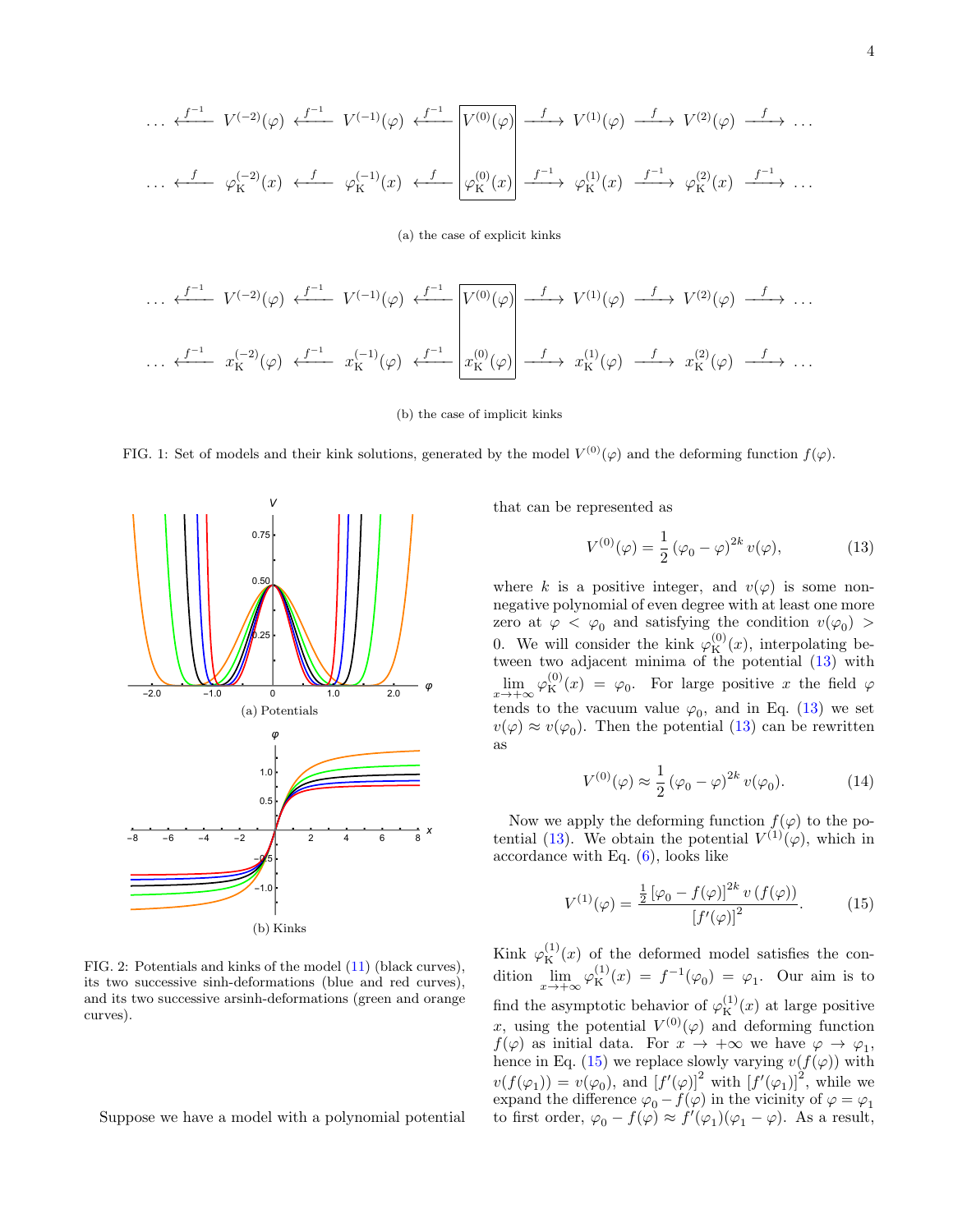for the potential  $V^{(1)}(\varphi)$  at  $\varphi \approx \varphi_1$  we get the following approximate expression:

<span id="page-4-0"></span>
$$
V^{(1)}(\varphi) \approx \frac{1}{2} (\varphi_1 - \varphi)^{2k} v(\varphi_0) [f'(\varphi_1)]^{2k-2}.
$$
 (16)

The structure of the potential [\(16\)](#page-4-0) obtained from [\(15\)](#page-3-3) at  $\varphi \approx \varphi_1$  is similar to the structure of the potential [\(14\)](#page-3-4) obtained from [\(13\)](#page-3-2) for  $\varphi \approx \varphi_0$ .

We now proceed to discussion of the asymptotics of the kinks  $\varphi_{\mathcal{K}}^{(0)}(x)$  and  $\varphi_{\mathcal{K}}^{(1)}(x)$  of these two models, connected by the deforming function  $f(\varphi)$ . Because  $V^{(0)}(\varphi) \sim$  $(\varphi_0 - \varphi)^{2k}$  and  $V^{(1)}(\varphi) \sim (\varphi_1 - \varphi)^{2k}$ , it follows that for  $k = 1$  the asymptotics of both kinks are exponential, while for  $k > 1$  they are power-law. Below we consider these two cases separately.

#### <span id="page-4-10"></span>A. Exponential asymptotics  $(k = 1)$

So let  $k = 1$ . Using [\(14\)](#page-3-4), from Eq. [\(3\)](#page-1-3) for  $x \to +\infty$ ,  $\varphi \to \varphi_0$ , after integration and simple manipulations we get

<span id="page-4-1"></span>
$$
\varphi_{\mathcal{K}}^{(0)}(x) \approx \varphi_0 - \exp\left[-\sqrt{v(\varphi_0)}x\right]
$$
 at  $x \to +\infty$ , (17)

The pre-exponential factor in  $(17)$  is connected with the choice of the kink's position and has no deep meaning.

What is the asymptotic behavior of the kink  $\varphi_{\rm K}^{(1)}(x)$ of the deformed model? It is seen that for  $k = 1$  the potential [\(16\)](#page-4-0) of the *f*-deformed model for  $\varphi \approx \varphi_1$  looks similar to the potential of the original model, and the factor  $[f'(\varphi_1)]^{2k-2}$  becomes equal to one, which means exactly the same asymptotic behavior of the kink of the f-deformed model:

<span id="page-4-5"></span>
$$
\varphi_{\mathcal{K}}^{(1)}(x) \approx \varphi_1 - \exp\left[-\sqrt{v(\varphi_0)}x\right]
$$
 at  $x \to +\infty$ . (18)

Thus, the analysis performed in this subsection has shown an important property of the deformation procedure: under deformation with a good enough deforming function (a strictly monotonic function with finite derivative  $f'(\varphi_1)$ , the exponential asymptotics of the kink does not change: it remains exponential with the same coefficient in front of  $x$ . Now let's turn our attention to the case of power-law asymptotics.

# <span id="page-4-9"></span>B. Power-law asymptotics  $(k > 1)$

Let now  $k > 1$ . Again using  $(14)$ , from Eq.  $(3)$  for  $x \to +\infty$ ,  $\varphi \to \varphi_0$ , after integration and simple manipulations, we get asymptotic behavior of the kink  $\varphi_{\mathbf{K}}^{(0)}(x)$ at large positive x:

<span id="page-4-2"></span>
$$
\varphi_{\mathcal{K}}^{(0)}(x) \approx \varphi_0 - \frac{A_k^{(0)}}{x^{1/(k-1)}} \quad \text{at} \quad x \to +\infty,\tag{19}
$$

where the coefficient  $A_k^{(0)}$  $\kappa^{(0)}$  does not depend on x,

<span id="page-4-7"></span>
$$
A_k^{(0)} = \left[ (k-1) \sqrt{v(\varphi_0)} \right]^{1/(1-k)}.
$$
 (20)

As already mentioned, the structure of the potential [\(16\)](#page-4-0) of the f-deformed model at  $\varphi \approx \varphi_1$  is similar to the structure of the potential [\(14\)](#page-3-4) at  $\varphi \approx \varphi_0$ . Therefore, using the same technology as in obtaining the asymptotics [\(19\)](#page-4-2), we find the asymptotics of the kink  $\varphi_{\rm K}^{(1)}(x)$  of the  $f$ -deformed model for large positive x:

<span id="page-4-3"></span>
$$
\varphi_{\mathcal{K}}^{(1)}(x) \approx \varphi_1 - \frac{A_k^{(1)}}{x^{1/(k-1)}} \quad \text{at} \quad x \to +\infty,
$$
 (21)

where

<span id="page-4-8"></span>
$$
A_k^{(1)} = \frac{1}{f'(\varphi_1)} \left[ (k-1) \sqrt{v(\varphi_0)} \right]^{1/(1-k)}.
$$
 (22)

Comparing the asymptotics  $(19)$  and  $(21)$ , wee see that in both cases the field approaches the vacuum value with increasing x as  $x^{1/(1-k)}$ . However, the coefficients  $A_k^{(0)}$ k and  $A_k^{(1)}$  $k^{(1)}$  are different:

<span id="page-4-4"></span>
$$
\frac{A_k^{(0)}}{A_k^{(1)}} = f'(\varphi_1). \tag{23}
$$

Thus, we conclude that under deformation by a function with finite  $f'(\varphi_1)$ , the power of the coordinate does not change, but the coefficient  $\boldsymbol{A}_k$  changes in accordance with Eq.  $(23)$ .

In conclusion of this section, we make two important remarks that significantly expand the range of applicability of the obtained results. First, we considered the case of the polynomial potential [\(13\)](#page-3-2). However, all arguments also remain valid for a non-polynomial function  $V^{(0)}(\varphi)$ with  $\varphi_0$  being a zero (and a minimum) of order 2k. Then near  $\varphi = \varphi_0$ 

<span id="page-4-6"></span>
$$
V^{(0)}(\varphi) \approx \frac{1}{2} (\varphi - \varphi_0)^{2k} v(\varphi_0)
$$
 (24)

 $(v(\varphi_0) > 0$  is a number), which coincides with [\(14\)](#page-3-4). All subsequent calculations are completely similar to those performed when deriving the formulas [\(17\)](#page-4-1), [\(18\)](#page-4-5), [\(19\)](#page-4-2) and [\(21\)](#page-4-3), and lead to the same results. Thus, the asymptotic expressions  $(17)$ ,  $(18)$ ,  $(19)$  and  $(21)$ , as well as the ratio [\(23\)](#page-4-4), are also valid for a non-polynomial potential which can be written as Eq. [\(24\)](#page-4-6) near the vacuum  $\varphi_0$ .

Second, the above consideration can be applied to the kink asymptotics at  $x \to -\infty$ . If we assume that in the model with polynomial potential [\(13\)](#page-3-2) (or with nonpolynomial potential, which can be written as [\(24\)](#page-4-6)) we have a kink  $\varphi_{\mathcal{K}}^{(0)}(x)$  satisfying  $\lim_{x \to -\infty} \varphi_{\mathcal{K}}^{(0)}(x) = \varphi_0$ , then for  $k = 1$  we get exponential left asymptotics of kink of the original model:

<span id="page-4-11"></span>
$$
\varphi_{\mathcal{K}}^{(0)}(x) \approx \varphi_0 + \exp\left[\sqrt{v(\varphi_0)}\,x\right] \quad \text{at} \quad x \to -\infty, \quad (25)
$$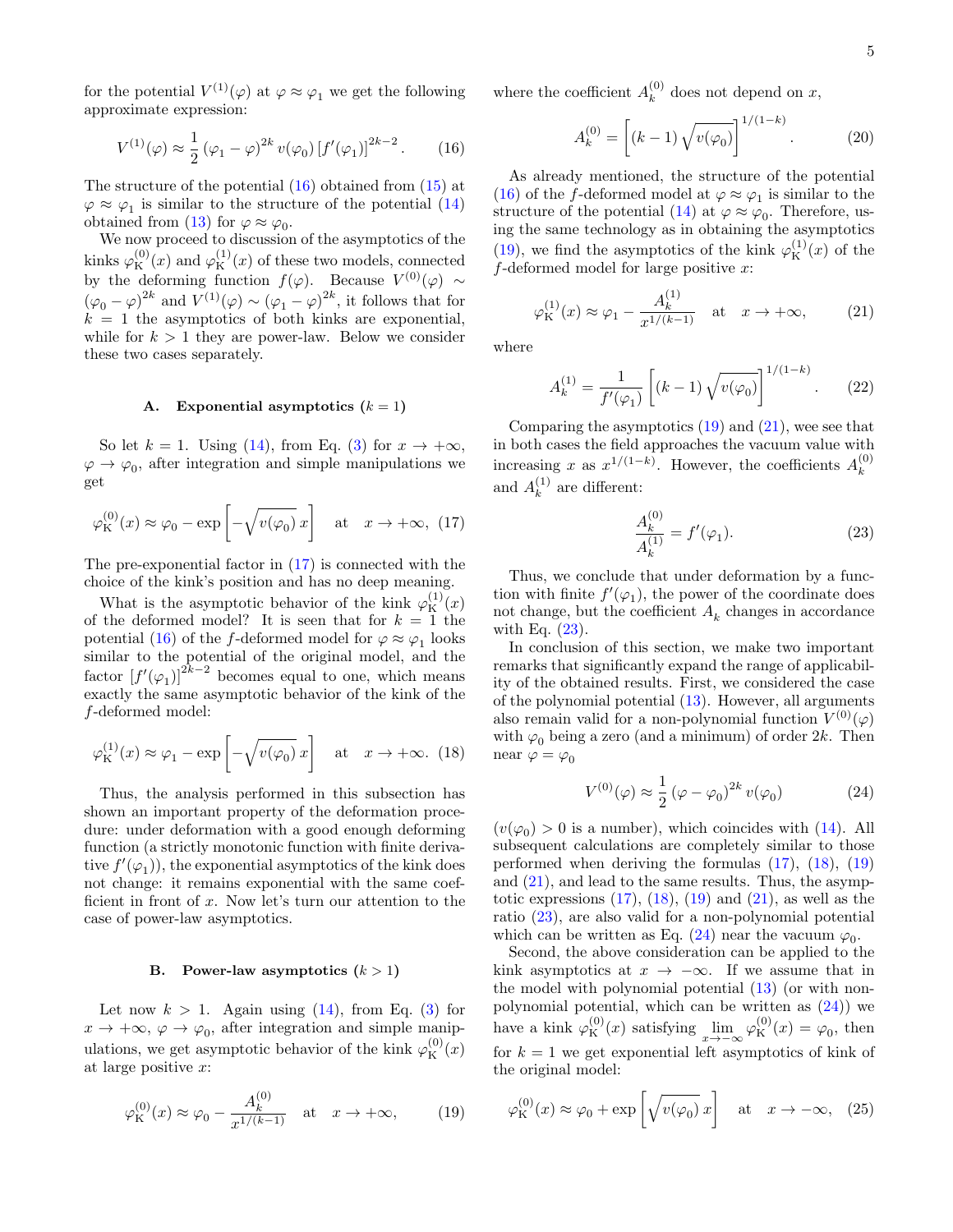and exponential left asymptotics of the corresponding kink of the f-deformed model:

<span id="page-5-8"></span>
$$
\varphi_{\mathcal{K}}^{(1)}(x) \approx \varphi_1 + \exp\left[\sqrt{v(\varphi_0)}\,x\right] \quad \text{at} \quad x \to -\infty. \tag{26}
$$

For  $k > 1$  we get power-law left asymptotics of kink of the original model:

<span id="page-5-6"></span>
$$
\varphi_{\mathcal{K}}^{(0)}(x) \approx \varphi_0 + \frac{A_k^{(0)}}{|x|^{1/(k-1)}} \quad \text{at} \quad x \to -\infty,
$$
 (27)

and power-law left asymptotics of the corresponding kink of the f-deformed model:

<span id="page-5-7"></span>
$$
\varphi_{\mathcal{K}}^{(1)}(x) \approx \varphi_1 + \frac{A_k^{(1)}}{|x|^{1/(k-1)}} \quad \text{at} \quad x \to -\infty,
$$
 (28)

where the coefficients  $A_k^{(0)}$  $\begin{matrix} (0) \\ k \end{matrix}$  and  $A_k^{(1)}$  $k^{(1)}$  are defined by Eqs.  $(20)$  and  $(22)$ .

So, we got that when the model is deformed by a function with finite derivative in the vacuum  $\varphi_1$  of the deformed model, the exponential asymptotics of the kink remains exponential, and the power-law asymptotics remains power-law. In the exponential case, the coefficient in front of  $x$  does not change. In the power-law case, the power of the coordinate does not change, but the coefficient  $A_k$  changes depending on  $f'(\varphi_1)$ , Eq. [\(23\)](#page-4-4).

The question arises: are there deformations that change the asymptotic behavior of the kink more significantly?

# <span id="page-5-0"></span>V. DEFORMING FUNCTION WITH SINGULAR DERIVATIVE

Consider how the kink asymptotics changes if the model is deformed by a function with infinite derivative  $f'(\varphi_1)$ . Let  $f(\varphi)$  be defined and strictly increasing on the segment between two neighboring vacua of the deformed model, and

<span id="page-5-4"></span>
$$
f(\varphi) \approx f(\varphi_1) - B(\varphi_1 - \varphi)^\beta
$$
 at  $\varphi \to \varphi_1 - 0$ , (29)

where  $B > 0$  and  $\beta$  are constants, and  $0 < \beta < 1$ , i.e.  $f'(\varphi)$  tends to infinity at  $\varphi \to \varphi_1 - 0$ :

<span id="page-5-5"></span>
$$
f'(\varphi) \approx \frac{\beta B}{(\varphi_1 - \varphi)^{1-\beta}}
$$
 at  $\varphi \to \varphi_1 - 0.$  (30)

Assume that potential of the original model for  $\varphi \approx \varphi_0$ has the form  $(14)$ . Then the potential of the f-deformed model at  $\varphi \approx \varphi_1$  looks like

<span id="page-5-2"></span>
$$
V^{(1)}(\varphi) \approx \frac{1}{2} \frac{B^{2k-2}v(\varphi_0)}{\beta^2} (\varphi_1 - \varphi)^{2+2\beta(k-1)}.
$$
 (31)

We see that for  $k = 1$ , i.e. in the case of exponential asymptotics of  $\varphi_K^{(0)}(x)$ , the power  $2+2\beta(k-1)$  equals two,

which means exponential asymptotics of the deformed kink  $\varphi_K^{(1)}(x)$ . However, the coefficient  $1/\beta^2$  in Eq. [\(31\)](#page-5-2) leads to a change of the coefficient in front of  $x$ . From Eq. [\(31\)](#page-5-2) it is easy to obtain that the kink of the deformed model has the asymptotics

<span id="page-5-9"></span>
$$
\varphi_{\mathcal{K}}^{(1)}(x) \approx \varphi_1 - \exp\left[-\frac{\sqrt{v(\varphi_0)}}{\beta}x\right]
$$
 at  $x \to +\infty$ . (32)

Thus, under deformation by a function with the derivative going to infinity, the exponential asymptotics remains exponential. However, the field of the deformed kink approaches the vacuum value faster.

Consider the case  $k > 1$ . Now the power  $2 + 2\beta(k-1)$ in Eq. [\(31\)](#page-5-2) is necessarily greater than two, which means power-law asymptotic behavior of the deformed kink. Calculations similar to those of Section [IV](#page-2-1) lead to the following expression:

<span id="page-5-3"></span>
$$
\varphi_{\mathcal{K}}^{(1)}(x) \approx \varphi_1 - \frac{B_k^{(1)}}{x^{\frac{1}{\beta(k-1)}}} \quad \text{at} \quad x \to +\infty,\qquad(33)
$$

where

$$
B_k^{(1)} = \left[ (k-1) B^{k-1} \sqrt{v(\varphi_0)} \right]^{\frac{1}{\beta(1-k)}}.
$$
 (34)

Thus, under deformation by a function with the derivative going to infinity, the power-law asymptotics remains power-law. However, in contrast to the case of finite  $f'(\varphi_1)$ , the power of the coordinate in the denominator of Eq. [\(33\)](#page-5-3) increases (since  $0 < \beta < 1$ ), i.e. the field of the deformed kink approaches the vacuum value faster.

# <span id="page-5-1"></span>VI. KINK-ANTIKINK INTERACTIONS AND DEFORMATION PROCEDURE

The interaction between a kink and an antikink placed at a large distance is determined by their asymptotic behavior. In the case of exponential tails, the force of kink-antikink interaction decreases exponentially with distance, see, e.g., [\[3,](#page-11-16) Ch. 5]. Thus, when the deforming function has finite derivative, the exponential dependence of the interaction force does not change — the dependence remains exponential with the same exponent.

If the deforming function has an infinite derivative, i.e. behaves in accordance with  $(29)$  and  $(30)$ , then the force of kink-antikink interaction of the deformed model will fall off exponentially, but faster, due to the faster approach of the field of the deformed kink to the vacuum value.

As for the case of power-law asymptotics, in Ref. [\[22\]](#page-12-7) it was shown that for the model  $V(\varphi) = \frac{1}{2}(1-\varphi^2)^2\varphi^{2k}$  with  $k \geq 2$ , the force of the kink-antikink attraction decays with the  $\frac{2k}{1}$  $\frac{2\pi}{k-1}$ th power of their separation, if the kink and antikink are turned towards each other by power-law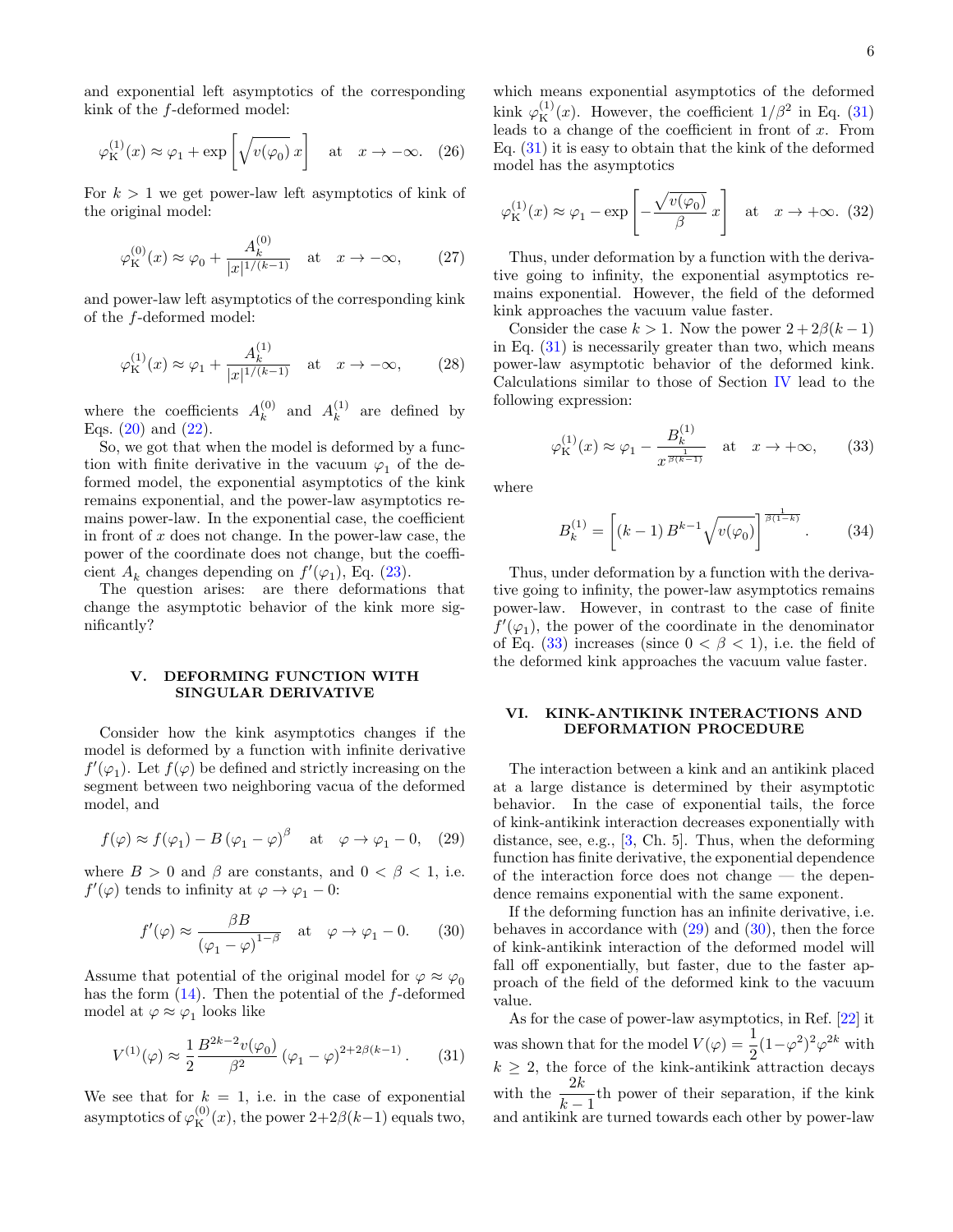tails. From the analysis of Section [IV B,](#page-4-9) we see that in the case of the deforming function with finite derivative, the power k does not change, hence the power of separation in the kink-antikink force does not change too. At the same time, Eq. [\(23\)](#page-4-4) states that, e.g., for  $f'(\varphi_1) > 1$  the asymptotics [\(21\)](#page-4-3) of the deformed kink approaches the vacuum  $\varphi_1$  faster. It is natural to assume that the force of interaction in this case will be somewhat smaller.

On the other hand, from the analysis performed in Ref. [\[22\]](#page-12-7) it is easy to obtain that the acceleration of kink of the deformed model will be less than the acceleration of the kink of the original model. Together with smaller mass of the deformed kink (if  $f'(\varphi) > 1$  for all  $\varphi$  in between the vacua of the deformed model, see Eqs. [\(8\)](#page-2-5) and [\(10\)](#page-2-6)) this results in a somewhat smaller force. Of course, for  $f'(\varphi_1)$  < 1 the situation is reversed — the kinkantikink interaction becomes somewhat stronger when the model is deformed.

If the model is deformed by a function with infinite derivative  $f'(\varphi_1)$ , the power 2k in Eq. [\(14\)](#page-3-4) is converted to  $2 + 2\beta(k - 1)$  in Eq. [\(31\)](#page-5-2). According to this, the force of interaction in the deformed model decays with the  $\frac{2+2\beta(k-1)}{\beta(k-1)}$ th power of the kink-antikink separation. Taking into account that  $k > 1$  and  $0 < \beta < 1$ , we get a faster power-law decay of force with distance.

# <span id="page-6-0"></span>VII. STABILITY POTENTIAL OF KINK WITH POWER-LAW TAILS

For many processes involving kinks, the presence or absence of a vibrational mode in the excitation spectrum of a kink is of great importance, see [\[1,](#page-11-0) Sec. 2.2]. The excitation spectrum of a kink is determined by the discrete spectrum of the Sturm–Liouville problem (an eigenvalue problem of the type of time-independent Schrödinger equation),

<span id="page-6-2"></span>
$$
\left[-\frac{d^2}{dx^2} + U(x)\right]\eta(x) = \omega^2 \eta(x),\tag{35}
$$

which is obtained in a linear approximation in perturbation of a static kink. The *stability potential*  $U(x)$  (sometimes also called quantum mechanical potential) is determined by the potential of the model  $V(\varphi)$ :

$$
U(x) = \frac{d^2 V}{d\varphi^2}\bigg|_{\varphi_K(x)},\tag{36}
$$

It can be shown that the derivative of the kink  $\eta_0(x) =$  $\varphi'_{\rm K}(x)$  is the eigenfunction corresponding to the eigenvalue  $\omega_0 = 0$ , see, e.g., [\[19,](#page-11-15) Sec. 4] for more details. Then from [\(35\)](#page-6-2) it is easy to see that

$$
U(x) = \frac{\varphi_{\mathcal{K}}'''(x)}{\varphi_{\mathcal{K}}'(x)}.
$$
\n(37)

Using this expression, we immediately establish a general fact: in the case of any power-law kink's asymptotics, the

stability potential behaves universally:  $U(x) \sim 1/x^2$ . Using the asymptotics  $(19)$ ,  $(21)$ ,  $(27)$ , and  $(28)$  of the kinks  $\varphi_{\rm K}^{(0)}(x)$  and  $\varphi_{\rm K}^{(1)}(x)$ , in the case of a strictly monotonic deforming function with finite derivative, we obtain

$$
U^{(1)}(x) = U^{(0)}(x) \approx \frac{k(2k-1)}{(k-1)^2} \cdot \frac{1}{x^2} \quad \text{at} \quad x \to \pm \infty,
$$
\n(38)

i.e., the asymptotics of the stability potential does not change upon deformation of the kink. On the other hand, in the case of a deforming function with infinite derivative, at  $x \to \pm \infty$  we obtain

$$
U^{(1)}(x) \approx \frac{(1 + \beta(k-1))(1 + 2\beta(k-1))}{\beta^2(k-1)^2} \cdot \frac{1}{x^2},
$$
 (39)

i.e., the coefficient in front of  $1/x^2$  changes:

$$
U^{(1)}(x) = \frac{(1 + \beta(k-1))(1 + 2\beta(k-1))}{\beta^2 k(2k-1)} \cdot U^{(0)}(x). \tag{40}
$$

Note that the coefficient in the right-hand side grows as  $1/\beta^2$  at  $\beta \to 0$ . Moreover, in all cases the potential  $U(x)$ approaches zero from above as  $x \to \pm \infty$ .

It should be noted that understanding the asymptotic behavior of the stability potential is important for studying the excitation spectrum of a kink. Although the excitation spectrum of a kink with at least one power-law asymptotics cannot contain vibrational (normal) modes, nevertheless, it can contain quasi-normal mode(s). The question of the existence of quasi-normal modes and their relation to resonance phenomena in the kink-antikink scattering has not yet been studied. The universality of the asymptotics that we have shown, as well as its transformational properties with respect to the deformation procedure, is important for further progress in this direction.

### <span id="page-6-1"></span>VIII. EXAMPLES

In this section, we provide several examples illustrating the application of the developed formalism. We have selected the models from the most common in various applications.

# <span id="page-6-4"></span>A. First example

As an example illustrating the transformation of exponential asymptotics, consider deformation of the wellknown model  $\varphi^4$  using the deforming function  $f(\varphi)$  = sinh  $\varphi$ . Properties of kinks of the  $\varphi^4$  model and its modifications have been studied very well, see, e.g., [\[8,](#page-11-4) [45–](#page-12-14)[64\]](#page-13-0).

We take the potential  $V^{(0)}(\varphi)$  in the form

<span id="page-6-3"></span>
$$
V^{(0)}(\varphi) = \frac{1}{2} (1 - \varphi^2)^2.
$$
 (41)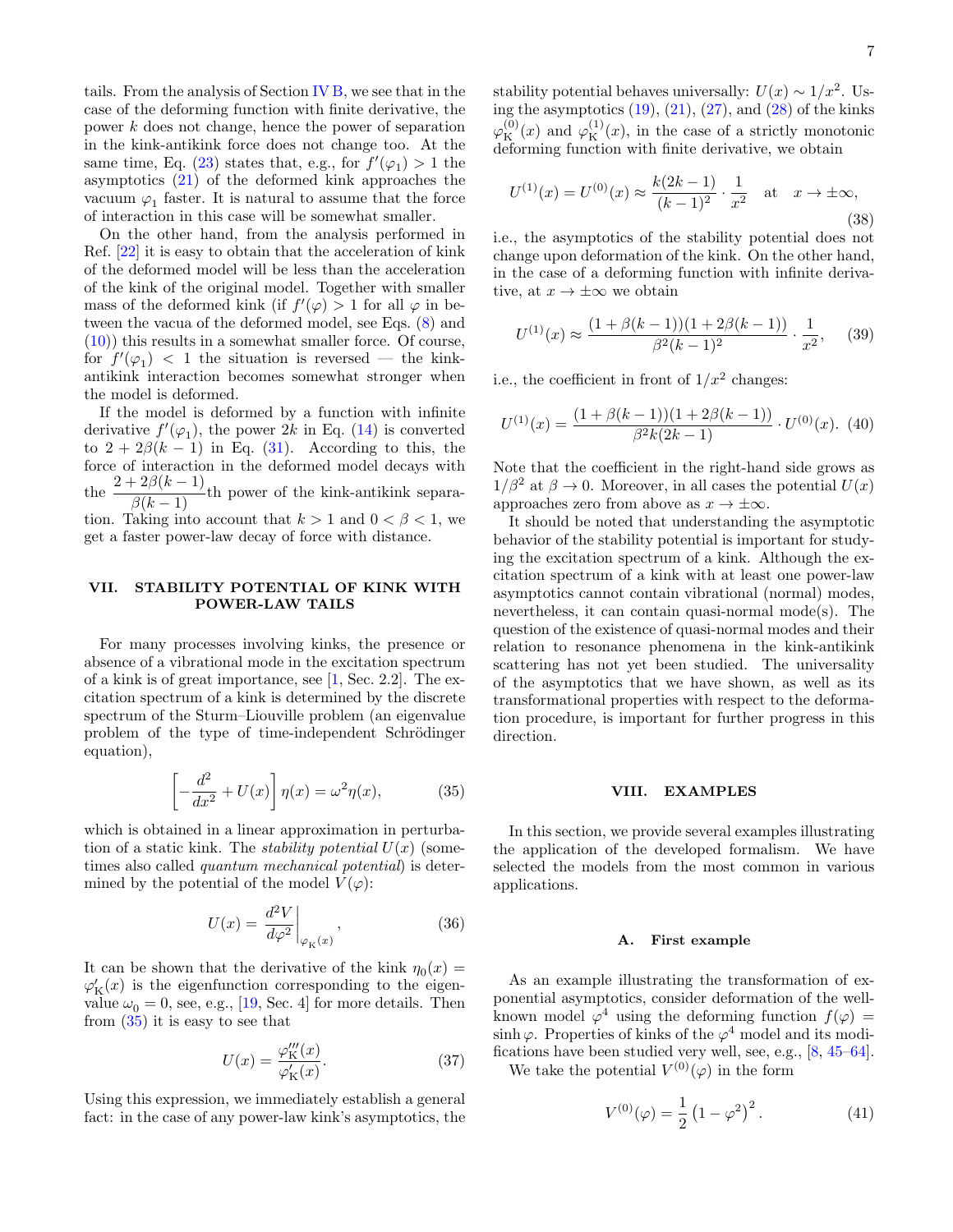

<span id="page-7-1"></span>FIG. 3: Potentials and kinks of the  $\varphi^4$  model [\(41\)](#page-6-3) (black solid curves) and of the sinh-deformed  $\varphi^4$  model [\(43\)](#page-7-0) (blue dashed curves).

The corresponding kink is

<span id="page-7-3"></span>
$$
\varphi_{\mathcal{K}}^{(0)}(x) = \tanh x. \tag{42}
$$

We deform the  $\varphi^4$  model and obtain the sinh-deformed  $\varphi^4$  model [\[39\]](#page-12-15). Potential and kink of the sinh-deformed  $\varphi^4$  model are

<span id="page-7-0"></span>
$$
V^{(1)}(\varphi) = \frac{1}{2}\operatorname{sech}^{2}\varphi\left(1 - \sinh^{2}\varphi\right)^{2} \tag{43}
$$

and

<span id="page-7-2"></span>
$$
\varphi_{\mathcal{K}}^{(1)}(x) = \operatorname{arsinh}(\tanh x),\tag{44}
$$

respectively. Potentials and kinks of both models are shown in Fig. [3.](#page-7-1) The kink  $(44)$  connects minima  $\pm$ arsinh1 of the potential [\(43\)](#page-7-0).

Now, we apply the formalism developed in Section [IV A.](#page-4-10) Eqs. [\(17\)](#page-4-1) and [\(25\)](#page-4-11) give the asymptotic behavior of the  $\varphi^4$  kink at  $x \to +\infty$  and  $x \to -\infty$ :

<span id="page-7-8"></span>
$$
\varphi_{\mathcal{K}}^{(0)}(x) \approx \begin{cases} -1 + e^{2x} & \text{at } x \to -\infty, \\ 1 - e^{-2x} & \text{at } x \to +\infty. \end{cases} (45)
$$

To find out asymptotics of the sinh-deformed  $\varphi^4$  kink, we use Eq. [\(18\)](#page-4-5) with  $\varphi_1 = \operatorname{arsinh} 1$  and Eq. [\(26\)](#page-5-8) with  $\varphi_1 = -\text{arsinh }1.$  We obtain

$$
\varphi_{\mathcal{K}}^{(1)}(x) \approx \begin{cases}\n-\operatorname{arsinh} 1 + e^{2x} & \text{at } x \to -\infty, \\
\operatorname{arsinh} 1 - e^{-2x} & \text{at } x \to +\infty.\n\end{cases}
$$
\n(46)

We see that the kinks of the original and deformed models exhibit the same asymptotic behavior. Of course, these asymptotics (up to pre-exponential factors) can also be obtained directly from the kinks [\(42\)](#page-7-3) and [\(44\)](#page-7-2)

The kink-antikink force decays exponentially in both cases (the  $\varphi^4$  case is discussed, e.g., in [\[3,](#page-11-16) Sec. 5.2]). The  $\varphi^4$  kink's mass is  $M_K^{(0)} = 4/3$ , while for the sinh-deformed  $\varphi^4$  kink we have  $M_K^{(1)} = \pi - 2$ . The deformed kink is lighter,  $M_K^{(1)} < M_K^{(0)}$ , according to Eq. [\(8\)](#page-2-5) and  $f'(\varphi) \ge 1$ for  $-\text{arsinh } 1 \leq \varphi \leq \text{arsinh } 1.$ 

#### B. Second example

Consider the  $\varphi^8$  model with the potential

<span id="page-7-4"></span>
$$
V^{(0)}(\varphi) = \frac{1}{2} \varphi^4 (1 - \varphi^2)^2, \qquad (47)
$$

which is currently being actively studied [\[11,](#page-11-7) [18–](#page-11-13)[26,](#page-12-16) [43\]](#page-12-12). Potential [\(47\)](#page-7-4) has three degenerate minima:  $\varphi = 0$ ,  $\varphi = \pm 1$ . Consider the kink connecting  $-1$  and 0, it has exponential left and power-law right asymptotics.

Without getting the kink of the model [\(47\)](#page-7-4), we can find its asymptotics. Then we apply the deforming function  $f(\varphi) = \sinh \varphi$ , and obtain the sinh-deformed  $\varphi^8$  model:

<span id="page-7-5"></span>
$$
V^{(1)}(\varphi) = \frac{1}{2}\sinh^2\varphi \left(1 - \sinh^2\varphi\right)^2 \tanh^2\varphi.
$$
 (48)

Potentials and kinks of both models are presented in Fig. [4.](#page-8-0) Next, without getting the deformed kink, we can find its asymptotics. Besides, the kink  $\varphi_{\mathcal{K}}^{(0)}(x)$  of the model [\(47\)](#page-7-4) can only be found implicitly in the form  $x = x_{\text{K}}^{(0)}(\varphi)$ . To obtain the kink  $\varphi_{\text{K}}^{(1)}(x)$  of the deformed model, we will use the technology we have developed in Section [III,](#page-2-0) Eq.  $(9)$ .

The left asymptotics of the  $\varphi^8$  kink is obtained from Eq.  $(25)$ , and the right — from Eq.  $(19)$ :

<span id="page-7-6"></span>
$$
\varphi_{\mathcal{K}}^{(0)}(x) \approx \begin{cases} -1 + e^{2x} & \text{at } x \to -\infty, \\ 0 - \frac{1}{x} & \text{at } x \to +\infty. \end{cases}
$$
(49)

Left and right asymptotics of the corresponding kink of the sinh-deformed  $\varphi^8$  model are defined by Eqs. [\(26\)](#page-5-8) and [\(21\)](#page-4-3), respectively:

<span id="page-7-7"></span>
$$
\varphi_{\mathcal{K}}^{(1)}(x) \approx \begin{cases}\n-\operatorname{arsinh} 1 + e^{2x} & \text{at } x \to -\infty, \\
0 - \frac{1}{x} & \text{at } x \to +\infty.\n\end{cases}
$$
\n(50)

The left exponential asymptotics of the kink has not changed under deformation, in accordance with the general rule obtained in Section [IV A.](#page-4-10) Moreover, we see that the right power-law asymptotics has not changed too, as a consequence of Eq.  $(23)$ , since in this case  $f'(0) = 1$ .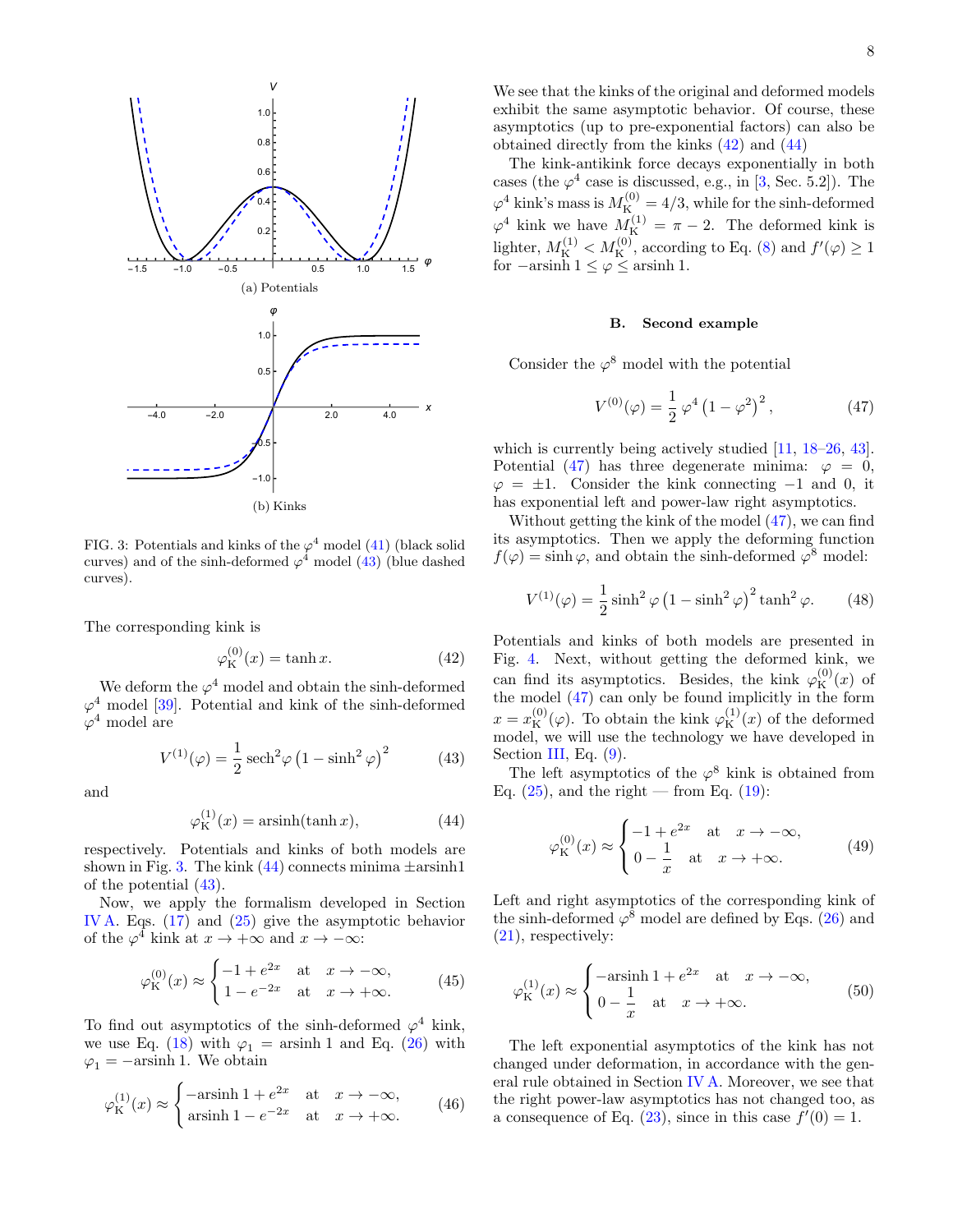

<span id="page-8-0"></span>FIG. 4: Potentials and kinks of the  $\varphi^8$  model [\(47\)](#page-7-4) (black solid curves) and of the sinh-deformed  $\varphi^8$  model [\(48\)](#page-7-5) (blue dashed curves).

Now we use the fact that the kink of the model [\(47\)](#page-7-4) can be found in the implicit form  $x = x_{\text{K}}^{(0)}(\varphi)$ . Simple calculations yield

<span id="page-8-1"></span>
$$
x_{\mathcal{K}}^{(0)}(\varphi) = -\frac{1}{\varphi} + \frac{1}{2}\ln\frac{1+\varphi}{1-\varphi}.
$$
 (51)

Using this expression, one can obtain asymptotics which coincide with [\(49\)](#page-7-6) up to the pre-exponential factor in the left asymptotics.

The corresponding kink of the sinh-deformed  $\varphi^8$  model can be obtained from  $(51)$ , using Eq.  $(9)$  derived in Section [III:](#page-2-0)

$$
x_{\mathcal{K}}^{(1)}(\varphi) = -\frac{1}{\sinh\varphi} + \frac{1}{2}\ln\frac{1+\sinh\varphi}{1-\sinh\varphi}.\tag{52}
$$

Its asymptotic behavior coincide with Eq. [\(50\)](#page-7-7) up to the pre-exponential factor.

The kink-antikink force for both models decays as fourth power of the inverse separation [\[22\]](#page-12-7). The kinks' masses are  $M_K^{(0)} = \frac{2}{15}$  $\frac{2}{15}$   $\approx$  0.13 and  $M_K^{(1)} = \frac{5}{3}$ 3 − π 4 −  $2 \arctg (\sqrt{2}-1) \approx 0.096$ . As in the previous example, the deformed kink is lighter,  $M_K^{(1)} < M_K^{(0)}$ , now according to Eq.  $(10)$ .



<span id="page-8-4"></span>FIG. 5: Potentials and kinks of the sine-Gordon model [\(53\)](#page-8-2) (black solid curves) and of the  $\varphi^4$  model [\(55\)](#page-8-3) (blue dashed curves).

### C. Third example

As an example of deforming function that has unbounded derivative and satisfies the conditions [\(29\)](#page-5-4) and [\(30\)](#page-5-5), we consider the function  $f(\varphi) = \arcsin \varphi$ . As an initial model, we take

<span id="page-8-2"></span>
$$
V^{(0)}(\varphi) = \frac{1}{2}\cos^2\varphi.
$$
 (53)

This potential is periodic with minima  $\varphi = \pm \pi/2$ ,  $\pm 3\pi/2$ ,  $\pm 5\pi/2$ , .... Consider the kink connecting the vacua  $-\pi/2$  and  $\pi/2$ :

<span id="page-8-5"></span>
$$
\varphi_{\mathcal{K}}^{(0)}(x) = \arcsin(\tanh x). \tag{54}
$$

Deform the model [\(53\)](#page-8-2) using the function  $f(\varphi)$  =  $arcsin \varphi$ , and obtain the  $\varphi^4$  model with potential

<span id="page-8-3"></span>
$$
V^{(1)}(\varphi) = \frac{1}{2} (1 - \varphi^2)^2
$$
 (55)

and kink

$$
\varphi_{\mathcal{K}}^{(1)}(x) = \tanh x. \tag{56}
$$

Potentials and kinks of both models are shown in Fig. [5.](#page-8-4) Asymptotics of the kink of the original model [\(55\)](#page-8-3) can be found from Eq.  $(17)$ . Then, taking into account the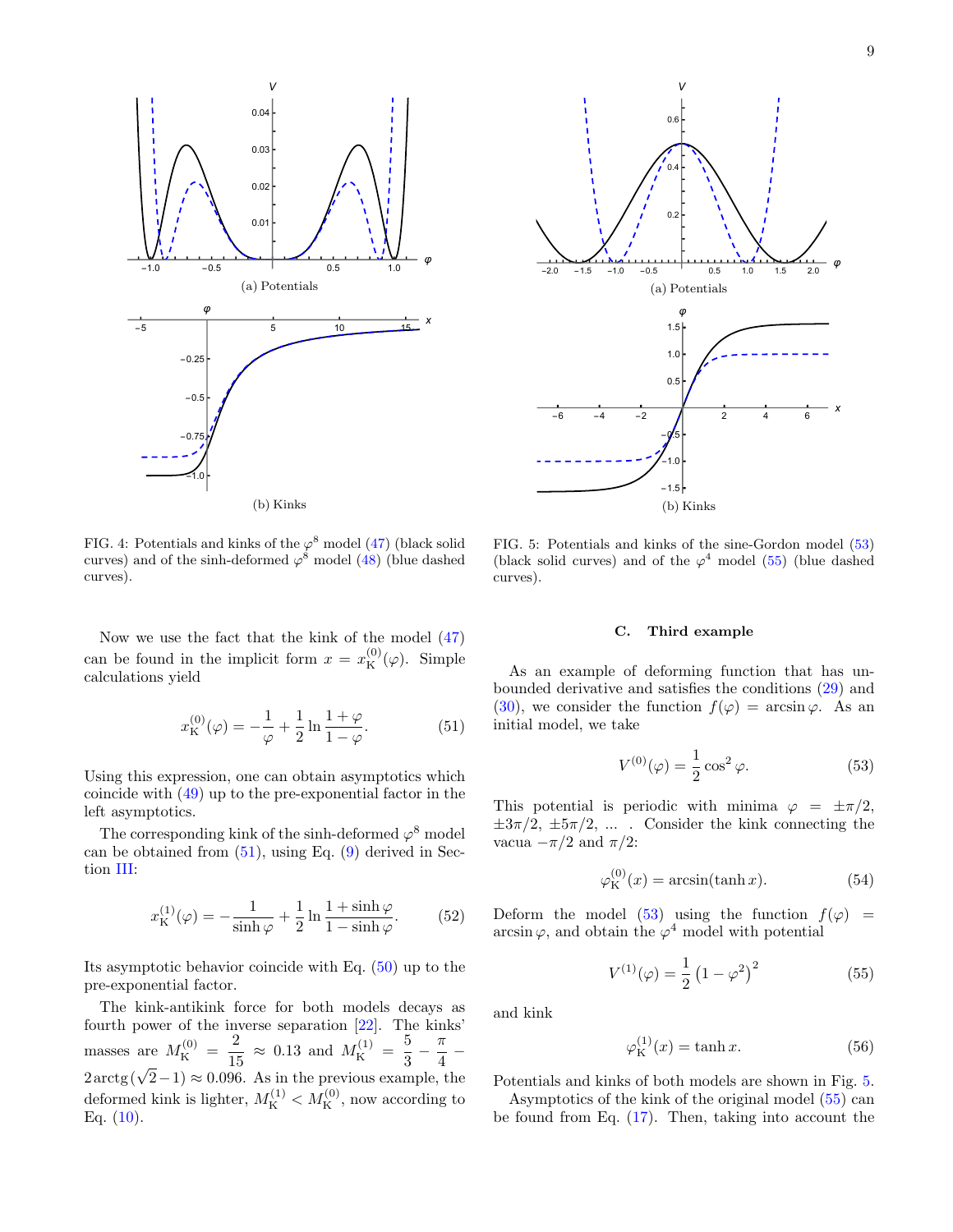kink's symmetry:

<span id="page-9-0"></span>
$$
\varphi_{\mathcal{K}}^{(0)}(x) \approx \begin{cases}\n-\frac{\pi}{2} + e^x & \text{at } x \to -\infty, \\
\frac{\pi}{2} - e^{-x} & \text{at } x \to +\infty.\n\end{cases}
$$
\n(57)

It can be easily seen that the asymptotics [\(57\)](#page-9-0) coincide up to the pre-exponential factors with that could be obtained from [\(54\)](#page-8-5). As for kink of the deformed model, its asymptotics were found and discussed in Section [VIII A,](#page-6-4) see Eq. [\(45\)](#page-7-8).

Now let's see what the formulas obtained in Section [V](#page-5-0) give. Near the vacuum  $\varphi_0 = \pi/2$  the potential  $V^{(0)}(\varphi)$ looks like  $V^{(0)}(\varphi) \approx \frac{1}{2}$ 2  $\sqrt{\pi}$  $\left(\frac{\pi}{2} - \varphi\right)^2$ , i.e.,  $v(\varphi_0) = 1$ . On the other hand, for the deforming function  $f(\varphi) = \arcsin \varphi$  at  $\varphi \to 1-0$  we have  $f(\varphi) \approx \frac{\pi}{2}$  $\frac{1}{2}$  $\sqrt{2} \sqrt{1-\varphi}$  and  $f'(\varphi) \approx$ 1  $\overline{\sqrt{2}}$ 1  $\frac{1}{\sqrt{1-\varphi}}$ , i.e.,  $B = \sqrt{2}$ ,  $\beta = 1/2$ ,  $\varphi_1 = 1$ . Then  $Eq. (31)$  $Eq. (31)$  allows us to find the behavior of the potential  $V^{(1)}(\varphi)$  near the vacuum  $\varphi_1$ :  $V^{(1)}(\varphi) \approx \frac{1}{2}$  $\frac{1}{2}(1-\varphi)^2 \cdot 4,$ which, obviously, completely coincides with the behavior of the potential  $(55)$  of the  $\varphi^4$  model.

Let us now see what our formulas give for asymptotics of the kink  $\varphi_{\rm K}^{(1)}(x)$ , i.e. find asymptotics of  $\varphi_{\rm K}^{(1)}(x)$ , using only behavior of the potential  $V^{(0)}(\varphi)$  near the vacuum  $\varphi_0 = \pi/2$  and behavior of the deforming function near the vacuum  $\varphi_1 = 1$ . Then asymptotics of the deformed kink is given by Eq. [\(32\)](#page-5-9). Taking into account the kink's symmetry, we obtain for  $\varphi_{\rm K}^{(1)}(x)$  the same asymptotics as in the right-hand side of Eq.  $(45)$ , i.e., the correct asymptotic behavior of the  $\varphi^4$  kink.

Thus, this example demonstrates the change in the exponential asymptotic behavior of kink under deformation by a function that has infinite derivative. In this case, the kink of the deformed model demonstrates a faster approach of the field to vacuum values with distance from the kink localization. The exponential asymptotics remains exponential, but the coefficient in front of  $x$  increases by factor  $1/\beta = 2$ .

Note that the original model with potential [\(53\)](#page-8-2) had a non-polynomial potential and is integrable [\[1,](#page-11-0) Sec. 1.3] (the well-known sine-Gordon model [\[3,](#page-11-16) Sec. 5.3]). At the same time, after deformation by the function  $f(\varphi)$  =  $\arcsin \varphi$ , another well-known model (the  $\varphi^4$  model) is obtained, which has polynomial potential and is no longer integrable.

The kink-antikink force for both models decays exponentially, according to exponential tails of the kinks [\[3,](#page-11-16) Sec. 5]. The kinks' masses are  $M_K^{(0)} = 2$  and  $M_K^{(1)} = 4/3$ ,  $M_K^{(1)} < M_K^{(0)}$ , because  $f'(\varphi) \geq 1$  for  $-1 \leq \varphi \leq 1$  in Eq.  $(8)$ .

### D. Fourth example

Let's see how our formulas work in the case of powerlaw kink asymptotics and the deforming function with infinite derivative. As an example, consider a model with non-polynomial periodic potential

<span id="page-9-1"></span>
$$
V^{(0)}(\varphi) = \frac{1}{2}\cos^4\varphi.
$$
 (58)

We take kink interpolating between the minima  $-\pi/2$ and  $\pi/2$ . This kink is obviously symmetric.

Again, take the deforming function  $f(\varphi) = \arcsin \varphi$ . The vacua of the deformed model in this case are  $f^{-1}(-\pi/2) = -1$  and  $f^{-1}(\pi/2) = 1$ . The derivative of the deforming function goes to infinity at both points, and in the same way. Based on the form of the potential [\(58\)](#page-9-1) and the deforming function, we can obtain the asymptotic behavior of the kinks of the original and deformed models.

The kink  $\varphi_{\rm K}^{(0)}(x)$  has power-law right asymptotics, which is given by Eq.  $(19)$ , while its left asymptotics can be obtained from Eq. [\(27\)](#page-5-6) or by symmetry:

<span id="page-9-2"></span>
$$
\varphi_{\mathcal{K}}^{(0)}(x) \approx \begin{cases}\n-\frac{\pi}{2} + \frac{1}{|x|} & \text{at } x \to -\infty, \\
\frac{\pi}{2} - \frac{1}{x} & \text{at } x \to +\infty.\n\end{cases}
$$
\n(59)

The right asymptotics of the deformed kink connecting the vacua  $-1$  and 1 can be found from Eq. [\(33\)](#page-5-3), its left asymptotics is symmetrical to the right:

<span id="page-9-3"></span>
$$
\varphi_{\mathcal{K}}^{(1)}(x) \approx \begin{cases}\n-1 + \frac{1}{2x^2} & \text{at } x \to -\infty, \\
1 - \frac{1}{2x^2} & \text{at } x \to +\infty.\n\end{cases}
$$
\n(60)

Comparing Eqs.  $(59)$  and  $(60)$ , we see that the kink of the deformed model demonstrates a faster approach of the field to the vacuum values. Nevertheless, the powerlaw asymptotics remains power-law. In general, this situation is similar to the exponential case (previous example).

At the same time, for the potential [\(58\)](#page-9-1), the kink connecting the vacua  $-\pi/2$  and  $\pi/2$  can be easily obtained:

$$
\varphi_{\mathcal{K}}^{(0)}(x) = \arctg x.
$$
 (61)

It can be seen that [\(59\)](#page-9-2) accurately describes its asymptotic behavior. On the other hand, the potential of the deformed model has the form

<span id="page-9-4"></span>
$$
V^{(1)}(\varphi) = \frac{1}{2} (1 - \varphi^2)^3, \qquad (62)
$$

and the corresponding kink is

<span id="page-9-5"></span>
$$
\varphi_{\mathcal{K}}^{(1)}(x) = \frac{x}{\sqrt{1+x^2}}.\tag{63}
$$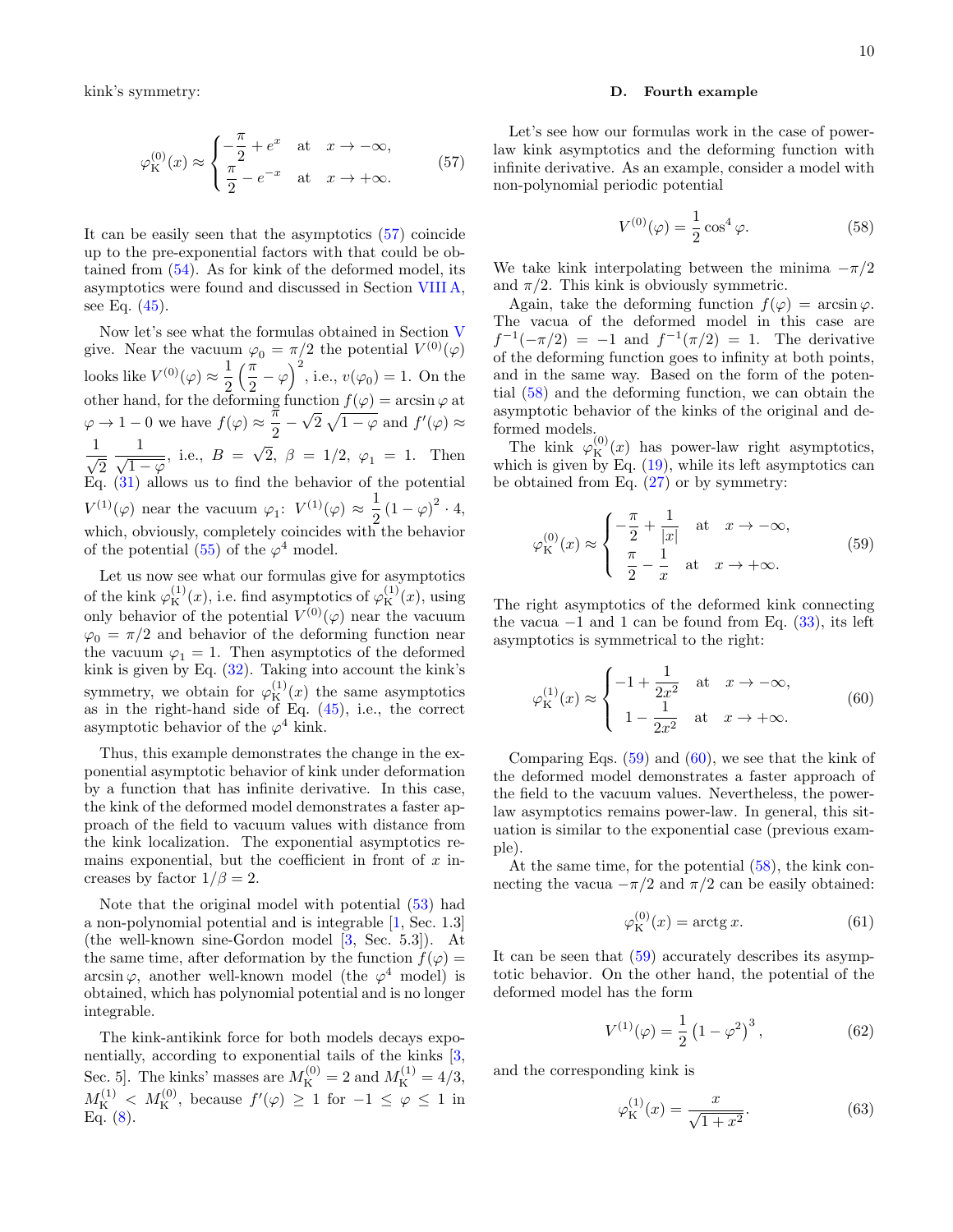

<span id="page-10-1"></span>FIG. 6: Potentials and kinks of the model [\(58\)](#page-9-1) (black solid curves) and of the model [\(62\)](#page-9-4) (blue dashed curves).

The asymptotic behavior of this kink is exactly described by Eq. [\(60\)](#page-9-3). Potentials and kinks of both models are shown in Fig. [6.](#page-10-1)

It is noteworthy that the potential  $(62)$  is not nonnegative for arbitrary  $\varphi$ . This, however, has no effect (within our approach) on the properties of the kink  $(63)$ , which connects the vacua −1 and 1.

The kink-antikink force in the model [\(58\)](#page-9-1) decays as fourth power of the inverse separation, in the spirit of Ref. [\[22\]](#page-12-7). At the same time, for the deformed model [\(62\)](#page-9-4) method of Ref. [\[22\]](#page-12-7) predicts the sixth power of the inverse separation. The potential  $(62)$  is not positive-definite outside the interval between the vacua. This means that one should be careful in situations when, in the process of evolution of the configuration, the values of the field may, for some reason, go outside the interval. In some cases, the potential [\(62\)](#page-9-4) should be modified as follows:  $V^{(1)}(\varphi) = \frac{1}{2}$  $\left|1-\varphi^2\right|$ 3 .

The masses of both kinks are  $M_K^{(0)} = \pi/2$ ,  $M_K^{(1)} =$  $3\pi/8$ , and  $M_K^{(1)} < M_K^{(0)}$ , for the same reason as in the previous example.

## <span id="page-10-0"></span>IX. CONCLUSION

We have studied the question of how the asymptotic behavior of kink changes when the model is deformed

using a bounded function. In the case of a strictly monotonic deforming function with finite derivative, the exponential asymptotics remains exponential with exactly the same coefficient in front of  $x$ . The power-law asymptotics remains power-law with the same power, but, depending on the derivative of deforming function, the numerical coefficient may change.

This means that in the case of kinks with exponential tails, the force of the kink-antikink interaction retains exponential asymptotic dependence on distance. For kinks with power-law tails, the force retains the same powerlaw dependence on distance, but it can slightly decrease or increase depending on the value of the derivative of the deforming function in the vacuum point.

Additionally, we have considered the case of a deforming function that has infinite derivative. Namely, we assumed that the derivative of the deforming function goes to infinity in one or both vacua of the deformed model, which are connected by the deformed kink. We found that the exponential asymptotic behavior of the kink remains exponential under this deformation. However, in contrast to the case of finite derivative, the coefficient in front of  $x$  now changes. This leads to a faster approach of the field to the vacuum value. The power-law asymptotics of the kink remains power-law. However, the power of the coordinate in the denominator increases, that is, the field of the deformed kink approaches the vacuum value faster.

From the point of view of kink-antikink interaction, this means that for kinks with exponential tails, the interaction force retains the exponential character of the dependence, but for deformed kinks it decreases faster with distance. In the case of power-law tails, in the power-law dependence of the force, the power of distance increases, i.e., again, for deformed kinks, the force decreases faster with distance.

We have also shown that the properties of the deforming function affect how the mass of kink changes when the model is deformed: in the case of  $f'(\varphi) > 1$ , the mass decreases, and in the case of  $f'(\varphi) < 1$  the mass increases.

Besides that, we have shown how the deformation procedure can be applied to the case of implicit kinks.

As a separate result, we have showed the universality of the asymptotic behavior of the stability potential for any kink with a power-law tail. The stability potential for such kinks asymptotically decreases proportional to the inverse square of the coordinate, approaching zero from above. In the case of a strictly monotonic deforming function with finite derivative, the asymptotics of the stability potential does not change. In the case of infinite derivative of the deforming function, the numerical coefficient in the asymptotics changes.

The asymptotic properties of the kink's stability potential are important for studying the excitation spectrum of the kink. Which, in turn, is of great importance for understanding resonance phenomena in the kink-antikink scattering.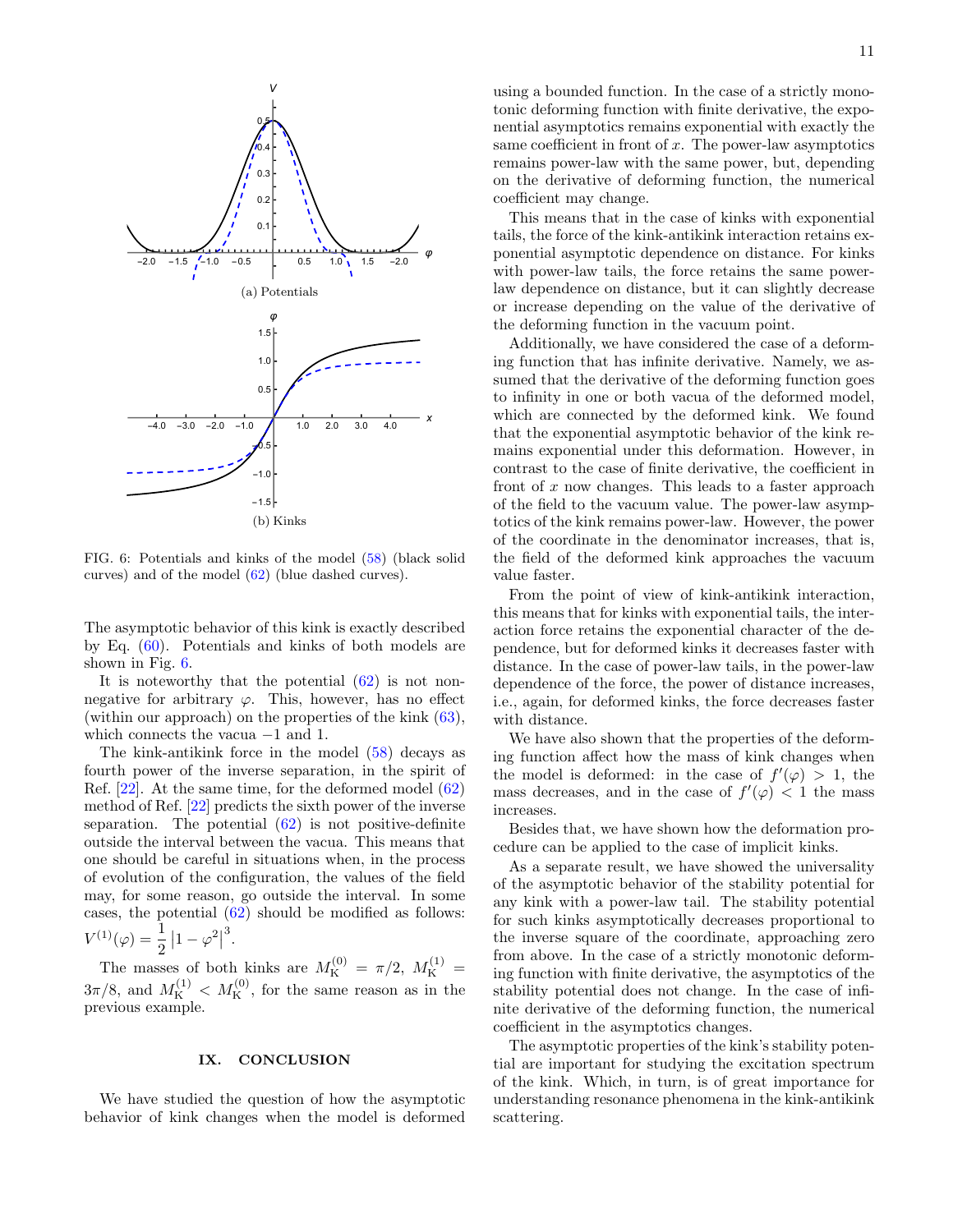Changes in the asymptotics of kinks for both types of deforming function are illustrated by four examples. As examples, we used well-known field-theoretic models with many physical applications:  $\varphi^4$ ,  $\varphi^8$ , sine-Gordon, etc. As an example of deforming function with finite derivative we used  $f(\varphi) = \sinh \varphi$ . The case of a function with infinite derivative is represented by  $f(\varphi) = \arcsin \varphi$ in the case of vacua of the original model at points  $\pm \pi/2$ , which are mapped to vacua of the deformed model  $\pm 1$ . In all examples we discuss change of the kink-antikink force and kink's mass under deformation.

In conclusion, we would like to formulate some open questions and possible directions for further research.

1. It would be interesting to consider more singular deforming functions that would lead to more drastic changes in the asymptotic behavior of kinks, and hence in the related physics.

2. Deformation procedure can be applied to twofield models [\[65\]](#page-13-1). One could investigate transformational properties of topological defects of such models. Perhaps it might also be interesting (as advised by the reviewer of the manuscript of this paper) to think about generalizations of the deformation procedure to kink solutions of

- <span id="page-11-0"></span>[1] Y. M. Shnir, [Topological and Non-Topological Solitons](https://doi.org/10.1017/9781108555623) [in Scalar Field Theories](https://doi.org/10.1017/9781108555623), Cambridge University Press, Cambridge U.K. (2018).
- <span id="page-11-11"></span>[2] T. Vachaspati, [Kinks and Domain Walls: An Introduc](https://doi.org/10.1017/CBO9780511535192)[tion to Classical and Quantum Solitons](https://doi.org/10.1017/CBO9780511535192), Cambridge University Press, Cambridge U.K. (2006).
- <span id="page-11-16"></span>N. Manton and P. Sutcliffe, *[Topological Solitons](https://doi.org/10.1017/CBO9780511617034)*, Cambridge University Press, Cambridge U.K. (2004).
- [4] A. Vilenkin and E. P. S. Shellard, *Cosmic Strings and* Other Topological Defects, Cambridge University Press, Cambridge U.K. (2000).
- <span id="page-11-1"></span>[5] R. Rajaraman, Solitons and Instantons: An Introduction to Solitons and Instantons in Quantum Field Theory, North-Holland, Amsterdam (1982).
- <span id="page-11-2"></span>V. L. Ginzburg and L. D. Landau, Theory of Superconductivity (in Russian), Zh. Eksp. Teor. Fiz. 20, 1064 (1950).
- <span id="page-11-3"></span>[7] L. D. Landau, Theory of Phase Transitions. I (in Russian), Zh. Eksp. Teor. Fiz. 7, 19 (1937).
- <span id="page-11-4"></span>[8] P. G. Kevrekidis and J. Cuevas-Maraver (eds.), [A dy](https://doi.org/10.1007/978-3-030-11839-6)[namical perspective on the](https://doi.org/10.1007/978-3-030-11839-6)  $\phi^4$  model: Past, present and [future](https://doi.org/10.1007/978-3-030-11839-6), Part of the Nonlinear Systems and Complexity book series (vol. 26), Springer, Cham (2019).
- <span id="page-11-5"></span>[9] R. D. Yamaletdinov, V. A. Slipko, and Y. V. Pershin, Kinks and antikinks of buckled graphene: A testing ground for the  $\varphi^4$  field model, [Phys. Rev. B](https://doi.org/10.1103/PhysRevB.96.094306) 96, 094306 [\(2017\)](https://doi.org/10.1103/PhysRevB.96.094306) [[arXiv:1705.10684](https://arxiv.org/abs/1705.10684)].
- <span id="page-11-6"></span>[10] R. D. Yamaletdinov, T. Romańczukiewicz, and Y. V. Pershin, Manipulating graphene kinks through positive and negative radiation pressure effects, [Carbon](https://doi.org/10.1016/j.carbon.2018.09.032) 141[, 253 \(2019\)](https://doi.org/10.1016/j.carbon.2018.09.032) [[arXiv:1804.09219](https://arxiv.org/abs/1804.09219)].
- <span id="page-11-7"></span>[11] A. Khare, I. C. Christov, and A. Saxena, Successive phase transitions and kink solutions in  $\phi^8$ ,  $\phi^{10}$ , and  $\phi^{12}$  field theories, Phys. Rev. E **90**[, 023208 \(2014\)](https://doi.org/10.1103/PhysRevE.90.023208)

more complex models [\[66\]](#page-13-2), but this could be a very hard problem.

3. The stability potential of a kink with two powerlaw tails is volcano-like with the only zero mode in the spectrum, see, e.g., [\[67,](#page-13-3) Sec. 5]. Nevertheless, there could be quasi-discrete levels (quasi-normal modes) in the continuous part of the spectrum. Searching for such levels could become a subject of future study. We would like to study this issue and, if successful, hope to report our results in the near future.

### Acknowledgments

We would like to thank the Reviewer for a number of comments that have helped us to improve the manuscript. V.A.G. is also grateful to Prof. Nicholas Manton for helpful discussions.

V.A.G. acknowledges the support of the Russian Foundation for Basic Research under Grant No. 19-02-00971. This work was also supported by the MEPhI Program "Priority-2030".

[[arXiv:1402.6766](https://arxiv.org/abs/1402.6766)].

- [12] S. V. Pavlov and M. L. Akimov, Phenomenological theory of isomorphous phase transtions, Crystall. Rep. 44, 297 (1999).
- [13] B. Mroz, J. A. Tuszynski, H. Kiefte, and M. J. Coulter, On the ferroelastic phase transition of  $LiNH<sub>4</sub>SO<sub>4</sub>$ : a Brillouin scattering study and theoretical modelling, [J. Phys.:](https://doi.org/10.1088/0953-8984/1/4/011) [Condens. Matter](https://doi.org/10.1088/0953-8984/1/4/011) 1, 783 (1989).
- <span id="page-11-8"></span>[14] Y. M. Gufan and E. S. Larin, *Phenomenological analy*sis of isostructural phase transitions, Dokl. Akad. Nauk SSSR 242, 1311 (1978) [Sov. Phys. Dokl. 23, 754 (1978)].
- <span id="page-11-9"></span>[15] A. R. Bishop, J. A. Krumhansl, and S. E. Trullinger, Solitons in condensed matter: A paradigm, [Physica D](https://doi.org/10.1016/0167-2789(80)90003-2) 1, [1 \(1980\).](https://doi.org/10.1016/0167-2789(80)90003-2)
- <span id="page-11-10"></span>[16] S. A. Mendanha, W. B. Cardoso, A. T. Avelar, and D. Bazeia, Scalar field model applied to the lamellar to the inverse hexagonal phase transition in lipid systems, [Com](https://doi.org/10.1016/j.cnsns.2020.105446)[mun. Nonlinear Sci. Numer. Simulat.](https://doi.org/10.1016/j.cnsns.2020.105446) 91, 105446 (2020).
- <span id="page-11-12"></span>[17] V. A. Gani, A. A. Kirillov, and S. G. Rubin, *Classical* transitions with the topological number changing in the early Universe, [J. Cosmol. Astropart. Phys.](https://doi.org/10.1088/1475-7516/2018/04/042) 2018 (04), [042 \(2018\)](https://doi.org/10.1088/1475-7516/2018/04/042) [[arXiv:1704.03688](https://arxiv.org/abs/arXiv:1704.03688)].
- <span id="page-11-13"></span>[18] M. A. Lohe, Soliton structures in  $P(\varphi)_2$ , [Phys. Rev. D](https://doi.org/10.1103/PhysRevD.20.3120) 20[, 3120 \(1979\).](https://doi.org/10.1103/PhysRevD.20.3120)
- <span id="page-11-15"></span>[19] E. Belendryasova and V. A. Gani, Scattering of the  $\varphi^8$ kinks with power-law asymptotics, [Commun. Nonlinear](https://doi.org/10.1016/j.cnsns.2018.07.030) [Sci. Numer. Simulat.](https://doi.org/10.1016/j.cnsns.2018.07.030) 67, 414 (2019) [[arXiv:1708.00403](https://arxiv.org/abs/1708.00403)].
- <span id="page-11-14"></span>[20] R. V. Radomskiy, E. V. Mrozovskaya, V. A. Gani, and I. C. Christov, Topological defects with powerlaw tails, [J. Phys.: Conf. Ser.](https://doi.org/10.1088/1742-6596/798/1/012087) 798, 012097 (2017) [[arXiv:1611.05634](https://arxiv.org/abs/1611.05634)].
- [21] I. C. Christov, R. J. Decker, A. Demirkaya, V. A. Gani, P. G. Kevrekidis, and R. V. Radomskiy, Long-range interactions of kinks, Phys. Rev. D  $99$ [, 016010 \(2019\)](https://doi.org/10.1103/PhysRevD.99.016010)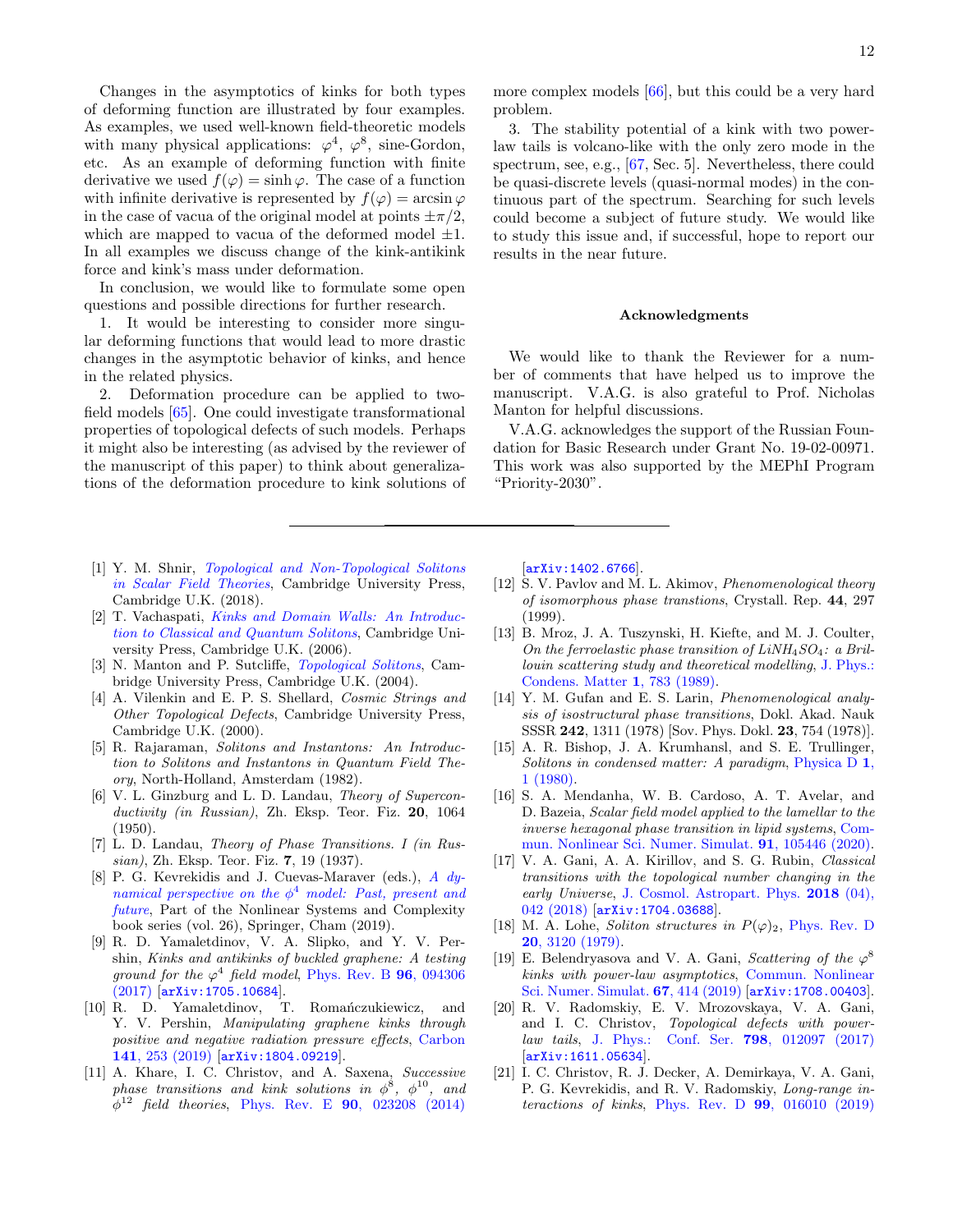[[arXiv:1810.03590](https://arxiv.org/abs/1810.03590)].

- <span id="page-12-7"></span>[22] I. C. Christov, R. J. Decker, A. Demirkaya, V. A. Gani, P. G. Kevrekidis, A. Khare, and A. Saxena, Kink-Kink and Kink-Antikink Interactions with Long-Range Tails, [Phys. Rev. Lett.](https://doi.org/10.1103/PhysRevLett.122.171601) **122**, 171601 (2019) [[arXiv:1811.07872](https://arxiv.org/abs/1811.07872)].
- [23] I. C. Christov, R. J. Decker, A. Demirkaya, V. A. Gani, P. G. Kevrekidis, and A. Saxena, Kink-antikink collisions and multi-bounce resonance windows in higher-order field theories, [Commun. Nonlinear Sci. Numer. Simulat.](https://doi.org/10.1016/j.cnsns.2021.105748) 97, [105748 \(2021\)](https://doi.org/10.1016/j.cnsns.2021.105748) [[arXiv:2005.00154](https://arxiv.org/abs/2005.00154)].
- <span id="page-12-8"></span>[24] N. S. Manton, Forces between kinks and antikinks with long-range tails, [J. Phys. A: Math. Theor.](https://doi.org/10.1088/1751-8121/aaf9d1) 52, 065401 [\(2019\)](https://doi.org/10.1088/1751-8121/aaf9d1) [[arXiv:1810.03557](https://arxiv.org/abs/1810.03557)].
- [25] A. Khare and A. Saxena, Family of potentials with power law kink tails, [J. Phys. A: Math. Theor.](https://doi.org/10.1088/1751-8121/ab30fd) 52, 365401 (2019) [[arXiv:1810.12907](https://arxiv.org/abs/1810.12907)].
- <span id="page-12-16"></span>[26] P. d'Ornellas, Forces between kinks in  $\phi^8$  theory, [J. Phys.](https://doi.org/10.1088/2399-6528/ab90c2) Commun. 4[, 055014 \(2020\)](https://doi.org/10.1088/2399-6528/ab90c2) [[arXiv:2001.10744](https://arxiv.org/abs/2001.10744)].
- <span id="page-12-9"></span>[27] J. G. F. Campos and A. Mohammadi, Interaction between kinks and antikinks with double long-range tails, Phys. Lett. B 818[, 136361 \(2021\)](https://doi.org/10.1016/j.physletb.2021.136361) [[arXiv:2006.01956](https://arxiv.org/abs/2006.01956)].
- <span id="page-12-0"></span>[28] A. Amado and A. Mohammadi,  $A \phi^6$  soliton with a long-range tail, [Eur. Phys. J. C](https://doi.org/10.1140/epjc/s10052-020-8162-9) 80, 576 (2020) [[arXiv:1906.08803](https://arxiv.org/abs/1906.08803)].
- <span id="page-12-1"></span>[29] B. A. Mello, J. A. González, L. E. Guerrero, and E. López-Atencio, Topological defects with long-range interactions, [Phys. Lett. A](https://doi.org/10.1016/S0375-9601(98)00213-8) 244, 277 (1998).
- [30] L. E. Guerrero and J. A. González, Long-range interacting solitons: pattern formation and nonextensive thermostatistics, Physica A 257[, 390 \(1998\).](https://doi.org/10.1016/S0378-4371(98)00165-4)
- [31] L. E. Guerrero, E. López-Atencio, and J. A. González, Long-range self-affine correlations in a random soliton gas, Phys. Rev. E 55[, 7691 \(1997\).](https://doi.org/10.1103/PhysRevE.55.7691)
- [32] A. R. Gomes, R. Menezes, and J. C. R. E. Oliveira, *Highly* interactive kink solutions, [Phys. Rev. D](https://doi.org/10.1103/PhysRevD.86.025008) 86, 025008 [\(2012\)](https://doi.org/10.1103/PhysRevD.86.025008) [[arXiv:1208.4747](https://arxiv.org/abs/1208.4747)].
- <span id="page-12-2"></span>[33] A. Khare and A. Saxena, Wide class of logarithmic potentials with power-tower kink tails, [J. Phys. A: Math.](https://doi.org/10.1088/1751-8121/ab84ac) Theor. 53[, 315201 \(2020\)](https://doi.org/10.1088/1751-8121/ab84ac) [[arXiv:1909.11904](https://arxiv.org/abs/1909.11904)].
- <span id="page-12-3"></span>[34] D. Bazeia, L. Losano, and J. M. C. Malbouisson, Deformed defects, Phys. Rev. D 66[, 101701 \(2002\)](https://doi.org/10.1103/PhysRevD.66.101701) [[arXiv:hep-th/0209027](https://arxiv.org/abs/hep-th/0209027)].
- <span id="page-12-4"></span>[35] C. A. Almeida, D. Bazeia, L. Losano, and J. M. C. Malbouisson, New results for deformed defects, [Phys. Rev. D](https://doi.org/10.1103/PhysRevD.69.067702) 69[, 067702 \(2004\)](https://doi.org/10.1103/PhysRevD.69.067702) [[arXiv:hep-th/0405238](https://arxiv.org/abs/hep-th/0405238)].
- [36] D. Bazeia and L. Losano, *Deformed defects with appli*cations to braneworlds, Phys. Rev. D 73[, 025016 \(2006\)](https://doi.org/10.1103/PhysRevD.73.025016) [[arXiv:hep-th/0511193](https://arxiv.org/abs/hep-th/0511193)].
- [37] D. Bazeia, M. A. González León, L. Losano, and J. Mateos Guilarte, Deformed defects for scalar fields with poly-nomial interactions, Phys. Rev. D 73[, 105008 \(2006\)](https://doi.org/10.1103/PhysRevD.73.105008) [[arXiv:hep-th/0605127](https://arxiv.org/abs/hep-th/0605127)].
- <span id="page-12-6"></span>[38] G. P. de Brito and A. de Souza Dutra, Multikink solutions and deformed defects, Ann. Phys. 351[, 620 \(2014\)](https://doi.org/10.1016/j.aop.2014.09.018) [[arXiv:1406.1764](https://arxiv.org/abs/1406.1764)].
- <span id="page-12-15"></span>[39] D. Bazeia, E. Belendryasova, and V. A. Gani, Scattering of kinks of the sinh-deformed  $\varphi^4$  model, [Eur. Phys. J. C](https://doi.org/10.1140/epjc/s10052-018-5815-z) 78[, 340 \(2018\)](https://doi.org/10.1140/epjc/s10052-018-5815-z) [[arXiv:1710.04993](https://arxiv.org/abs/1710.04993)].
- <span id="page-12-5"></span>[40] D. Bazeia, L. Losano, and G. J. Olmo, Novel connection between lump-like structures and quantum mechanics, [Eur. Phys. J. Plus](https://doi.org/10.1140/epjp/i2018-12082-2) 133, 251 (2018) [[arXiv:1806.00346](https://arxiv.org/abs/1806.00346)].
- <span id="page-12-10"></span>[41] A. Khare and A. Saxena, Logarithmic potential with super-super-exponential kink profiles and tails, [Phys. Scr.](https://doi.org/10.1088/1402-4896/ab8eeb)

95[, 075205 \(2019\)](https://doi.org/10.1088/1402-4896/ab8eeb) [[arXiv:1910.06507](https://arxiv.org/abs/1910.06507)].

- <span id="page-12-11"></span>[42] V. A. Gani, A. Moradi Marjaneh, and P. A. Blinov, Explicit kinks in higher-order field theories, [Phys. Rev. D](https://doi.org/10.1103/PhysRevD.101.125017) 101[, 125017 \(2020\)](https://doi.org/10.1103/PhysRevD.101.125017) [[arXiv:2002.09981](https://arxiv.org/abs/2002.09981)].
- <span id="page-12-12"></span>[43] V. A. Gani, V. Lensky, and M. A. Lizunova, Kink excitation spectra in the  $(1+1)$ -dimensional  $\varphi^8$  model, [J. High](https://doi.org/10.1007/JHEP08(2015)147) Energy Phys. 2015 [\(08\), 147 \(2015\)](https://doi.org/10.1007/JHEP08(2015)147) [[arXiv:1506.02313](https://arxiv.org/abs/1506.02313)].
- <span id="page-12-13"></span>[44] E. Belendryasova, V. A. Gani, and K. G. Zloshchastiev, Kink solutions in logarithmic scalar field theory: Excitation spectra, scattering, and decay of bions, [Phys. Lett.](https://doi.org/10.1016/j.physletb.2021.136776) B 823[, 136776 \(2021\)](https://doi.org/10.1016/j.physletb.2021.136776) [[arXiv:2111.09096](https://arxiv.org/abs/2111.09096)].
- <span id="page-12-14"></span>[45] A. E. Kudryavtsev, Solitonlike solutions for a Higgs scalar field, [Pis'ma Zh. Eksp. Teor. Fiz.](http://www.jetpletters.ac.ru/ps/528/article_8373.shtml) 22, 178 (1975) [\[JETP Lett.](http://www.jetpletters.ac.ru/ps/1522/article_23290.shtml) 22, 82 (1975)].
- [46] T. Sugiyama, Kink-Antikink Collisions in the Two-Dimensional  $\varphi^4$  Model, [Prog. Theor. Phys.](https://doi.org/10.1143/PTP.61.1550) 61, 1550 [\(1979\).](https://doi.org/10.1143/PTP.61.1550)
- [47] D. K. Campbell, J. F. Schonfeld, and C. A. Wingate, Resonance structure in kink-antikink interactions in  $\varphi^4$ theory, [Physica D](https://doi.org/10.1016/0167-2789(83)90289-0)  $9, 1$  (1983).
- [48] T. I. Belova and A. E. Kudryavtsev, *Quasi-periodic orbits* in the scalar classical  $\lambda \phi^4$  field theory, [Physica D](https://doi.org/10.1016/0167-2789(88)90085-1) 32, 18 [\(1988\).](https://doi.org/10.1016/0167-2789(88)90085-1)
- [49] P. Anninos, S. Oliveira, and R. A. Matzner, Fractal structure in the scalar  $\lambda(\phi^2-1)^2$  theory, [Phys. Rev. D](https://doi.org/10.1103/PhysRevD.44.1147) 44, 1147  $(1991)$ .
- [50] R. H. Goodman and R. Haberman, Kink-Antikink Collisions in the  $\phi^4$  Equation: The n-Bounce Resonance and the Separatrix Map, [SIAM J. Appl. Dyn. Sys.](https://doi.org/10.1137/050632981) 4, 1195  $(2005)$ .
- [51] S. Dutta, D. A. Steer, and T. Vachaspati, Creating Kinks from Particles, [Phys. Rev. Lett.](https://doi.org/10.1103/PhysRevLett.101.121601) 101, 121601 (2008) [[arXiv:0803.0670](https://arxiv.org/abs/0803.0670)].
- [52] I. Takyi and H. Weigel, *Collective coordinates in one-*dimensional soliton models revisited, [Phys. Rev. D](https://doi.org/10.1103/PhysRevD.94.085008) 94, [085008 \(2016\)](https://doi.org/10.1103/PhysRevD.94.085008) [[arXiv:1609.06833](https://arxiv.org/abs/1609.06833)].
- [53] H. Weigel, Kink-antikink scattering in  $\varphi^4$  and  $\varphi^6$ models, [J. Phys.: Conf. Ser.](https://doi.org/10.1088/1742-6596/482/1/012045) 482, 012045 (2014) [[arXiv:1309.6607](http://arxiv.org/abs/1309.6607)].
- [54] P. Dorey, A. Halavanau, J. Mercer, T. Romanczukiewicz, and Y. Shnir, *Boundary scattering in the*  $\phi^4$  *model*, [J. High Energy Phys.](https://doi.org/10.1007/JHEP05(2017)107) 2017 (05), 107 (2017) [[arXiv:1508.02329](https://arxiv.org/abs/1508.02329)].
- [55] A. Moradi Marjaneh, D. Saadatmand, K. Zhou, S. V. Dmitriev, and M. E. Zomorrodian, High energy density in the collision of N kinks in the  $\phi^4$  model, [Commun. Nonlinear Sci. Numer. Simulat.](https://doi.org/10.1016/j.cnsns.2017.01.022) 49, 30 (2017) [[arXiv:1605.09767](https://arxiv.org/abs/1605.09767)].
- [56] P. Dorey and T. Romańczukiewicz, Resonant kinkantikink scattering through quasinormal modes, [Phys.](https://doi.org/10.1016/j.physletb.2018.02.003) Lett. B 779[, 117 \(2018\)](https://doi.org/10.1016/j.physletb.2018.02.003) [[arXiv:1712.10235](https://arxiv.org/abs/1712.10235)].
- [57] C. Adam, T. Romanczukiewicz, and A. Wereszczynski, The  $\phi^4$  model with the BPS preserving defect, [J. High](https://doi.org/10.1007/JHEP03(2019)131) Energy Phys. 2019 [\(03\), 131 \(2019\)](https://doi.org/10.1007/JHEP03(2019)131) [[arXiv:1812.04007](https://arxiv.org/abs/1812.04007)].
- [58] C. Adam, K. Oles, T. Romanczukiewicz, and A. Wereszczynski, Kink-antikink scattering in the  $\phi^4$ model without static intersoliton forces, [Phys. Rev. D](https://doi.org/10.1103/PhysRevD.101.105021) 101[, 105021 \(2020\)](https://doi.org/10.1103/PhysRevD.101.105021) [[arXiv:1909.06901](https://arxiv.org/abs/1909.06901)].
- [59] H. Yan, Y. Zhong, Y.-X. Liu, and K. Maeda, Kinkantikink collision in a Lorentz-violating  $\phi^4$  model, [Phys.](https://doi.org/10.1016/j.physletb.2020.135542) Lett. B 807[, 135542 \(2020\)](https://doi.org/10.1016/j.physletb.2020.135542) [[arXiv:2004.13329](https://arxiv.org/abs/2004.13329)].
- [60] A. Askari, A. Moradi Marjaneh, Zh. G. Rakhmatullina, M. Ebrahimi-Loushab, D. Saadatmand, V. A. Gani, P. G. Kevrekidis, and S. V. Dmitriev, Collision of  $\phi^4$